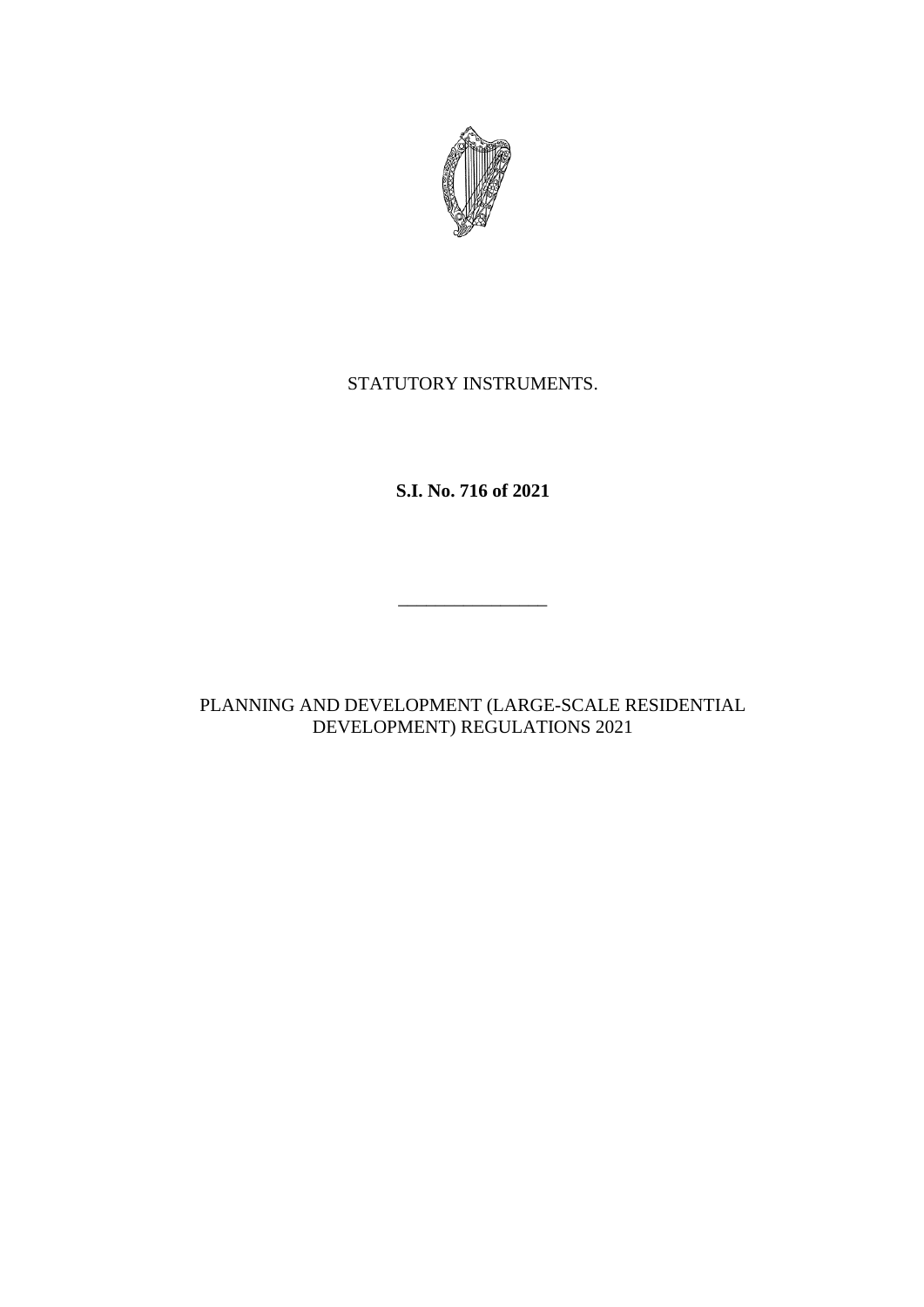# S.I. No. 716 of 2021

## PLANNING AND DEVELOPMENT (LARGE-SCALE RESIDENTIAL DEVELOPMENT) REGULATIONS 2021

I, DARRAGH O'BRIEN, Minister for Housing, Local Government and Heritage, in exercise of the powers conferred on me by section 32B, 32C, 33, 126A, 247 and 262 of the Planning and Development Act 2000 (No. 30 of 2000) (as adapted by the Housing, Planning and Local Government (Alteration of Name of Department and Title of Minister) Order 2020 (S.I. No. 408 of 2020)), hereby make the following regulations:

#### **Citation**

1. (1) These Regulations may be cited as the Planning and Development (Large-scale Residential Development) Regulations 2021.

(2) The collective citation "Planning and Development Regulations 2001 to 2021" includes these Regulations.

#### **Commencement**

2. These Regulations shall come into operation on 17 December 2021.

#### **Interpretation**

3. In these Regulations, "Principal Regulations" means the Planning and Development Regulations, 2001 (S.I. No. 600 of 2001).

## **Pre-Application consultations for LRD**

4. The following article is inserted after article 16 of the Principal Regulations:

*"Prospective Large-scale Residential Development (LRD) applicant's consultations with planning authority*

16A. (1) A request to the planning authority by a prospective LRD applicant under section 247(1A) of the Act shall be in the form set out at Form no. 18 of Schedule 3, or a form substantially to the like effect.

(2) A prospective LRD applicant shall provide to the authority such information as it may reasonably require in relation to a proposed LRD for the purpose of the section 247 consultation.

(3) Where the planning authority consents, the request to enter into a section 247 consultation regarding an LRD referred to in sub-article (1) may be made in electronic form.

(4) A request to the planning authority by a prospective LRD applicant under section 32B of the Act for an LRD meeting shall be in

*Notice of the making of this Statutory Instrument was published in "Iris Oifigiúil" of* 28*th December,* 2021*.*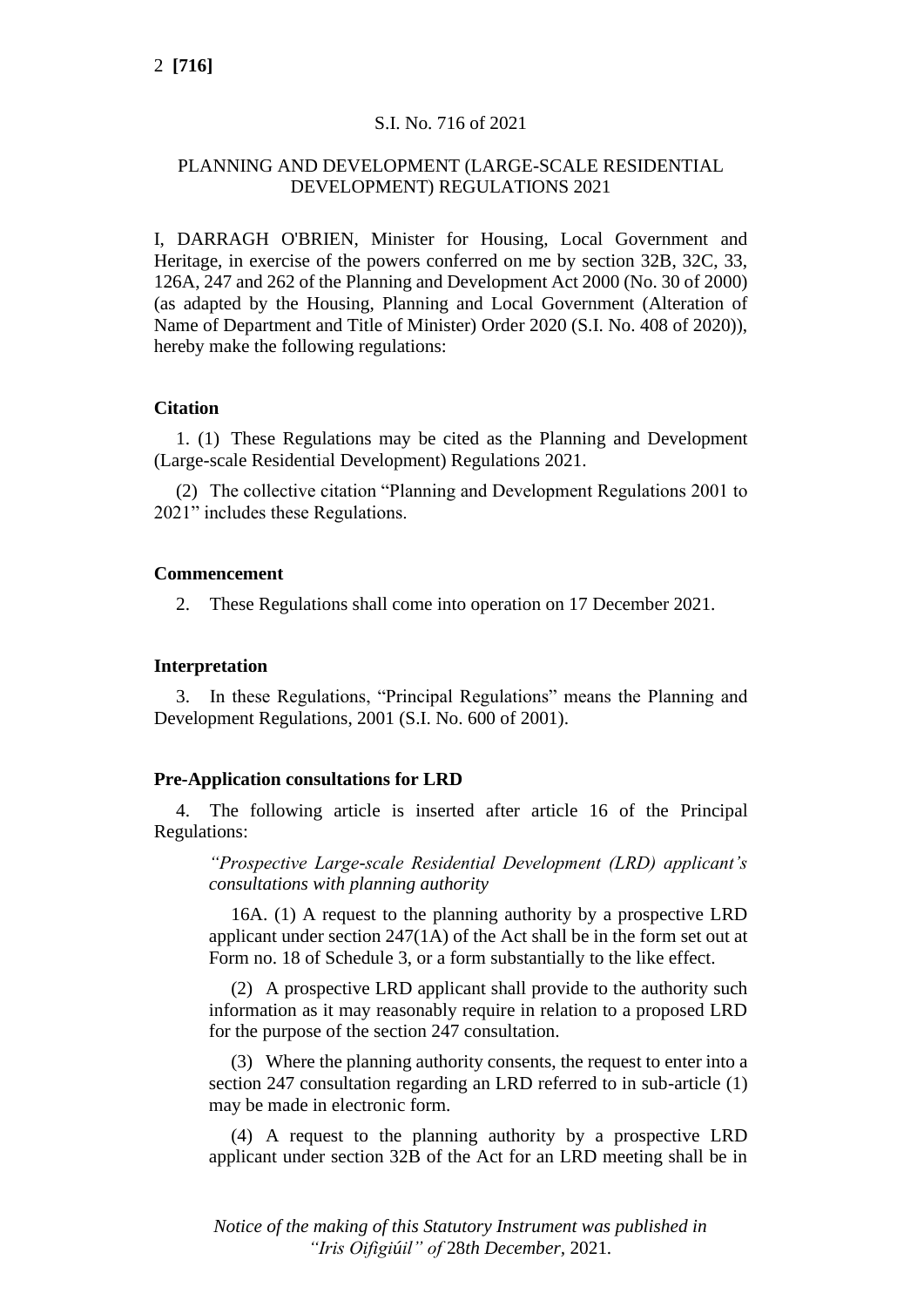the form set out at Form no. 18 of Schedule 3, or a form substantially to the like effect.

(5) A request referred to in sub-article (4) shall, where appropriate and to the extent possible, be accompanied by the following (including maps and drawings where appropriate), which shall be addressed and taken into account in the LRD meeting and in the LRD opinion:

- (*a*) a brief description of the proposed numbers and types of houses or numbers of student accommodation units and bedspaces, or both, as appropriate, and their design, including proposed gross floor spaces, internal floor areas and principle dimensions, housing density, plot ratio, site coverage, building heights, proposed layout and aspect;
- (*b*) a brief description of proposed public and private open space provision, landscaping, play facilities, pedestrian permeability, vehicular access and parking provision, where relevant;
- (*c*) a brief description of the proposed provision of ancillary services, where required, including child care facilities;
- (*d*) where relevant, any other proposed use in the development, the zoning of which facilitates such use, including the proposed gross floor space for each such use;
- (*e*) a brief description of any proposals to address or, where relevant, integrate the proposed development with surrounding land uses;
- (*f*) a description of the capacity of existing or planned infrastructure to serve the proposed development, of the impact of the proposed development on existing /planned infrastructure and of any proposals to provide for other services infrastructure (including cabling such as broadband provision) and any phasing proposals;
- (*g*) a brief description of proposals under Part V of the Planning and Development Act 2000, where relevant;
- (*h*) details of protected structures, national monuments or other monuments included in the Record of Monuments and Places, where relevant;
- (*i*) details of traffic and transport assessment where relevant and of traffic, cycle and pedestrian safety;
- (*j*) details relating to residential amenity including the assessment of sunlight, daylight, shadow, overlooking and overbearance, where relevant; for existing properties and proposed residential units;
- (*k*) flood risk, risk of major accident and ecological impacts;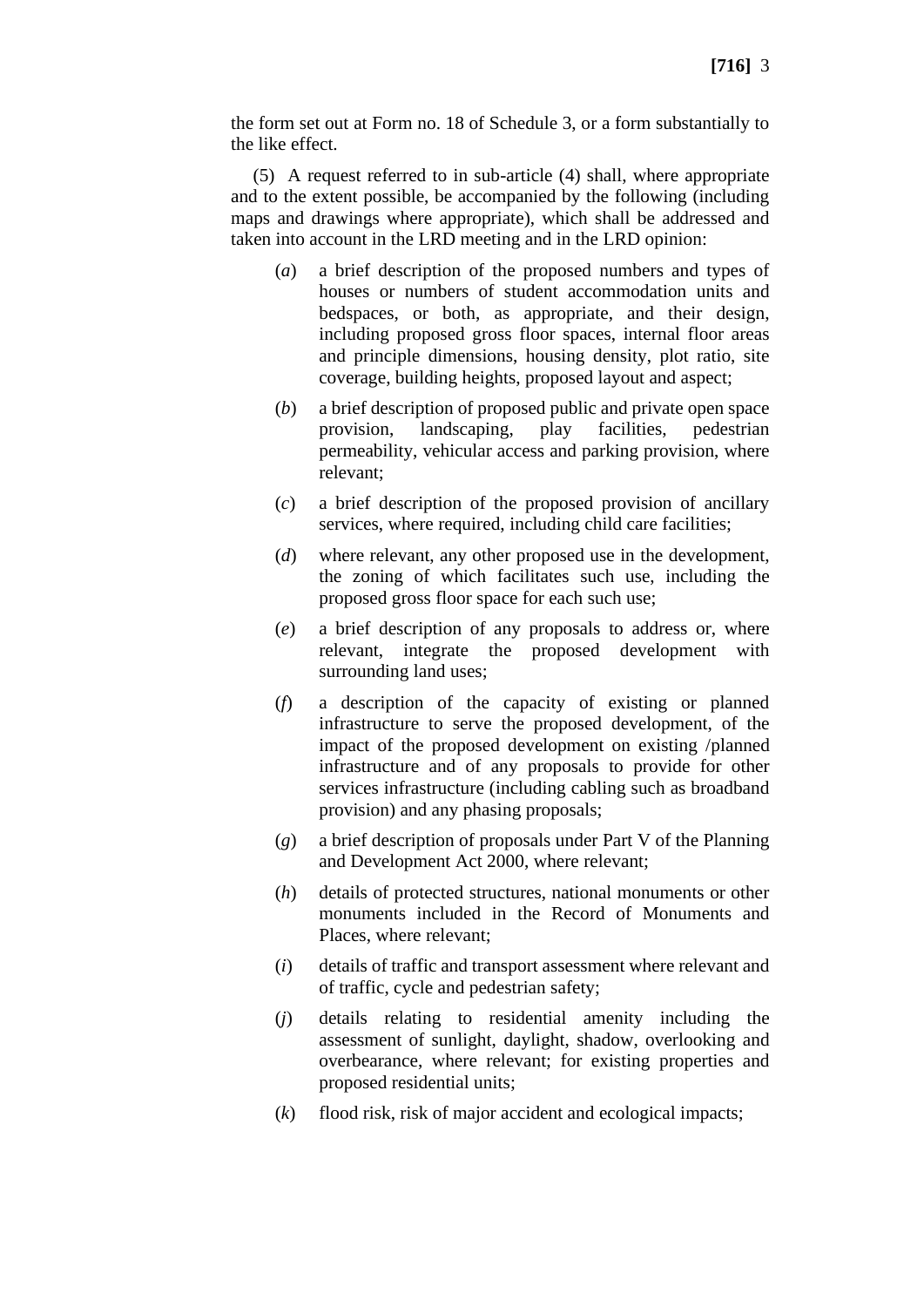- (l) where the prospective applicant is not the owner of the land concerned, the written consent of the owner to make an application under section 34 of the Act in respect of that land;
- (*m*) the appropriate fee.

(6) Where the planning authority consents, the request to enter into an LRD meeting referred to in sub-article (4) may be made in electronic form.

(7) When issuing an opinion in accordance with section 32D of the Act a planning authority may, in addition to the requirements of section 32D, notify the prospective LRD applicant that specified information in addition to the requirements of article 23, should be submitted with any LRD application for permission for the proposed development, including photographs, plans, maps, drawings, assessments or other material or particulars where the planning authority considers it appropriate.

(8) The planning authority shall, when issuing a notice under section 32D of the Act, send its record of the section 247(1A) LRD consultation and the section 32C LRD meeting concerned to the prospective LRD applicant.".

#### **Notice in Newspaper**

- 5. Article  $18(1)(d)$  of the Principal Regulations is amended
	- (*a*) in sub-paragraph (iv), by substituting "fact," for "fact, or", and
	- (*b*) by inserting the following sub-paragraph after sub-paragraph (v):

"(vi) where the application relates to an LRD, an indication of that fact and include the web address referred to in article 20A,".

#### **Additional requirements for an LRD application**

6. The following article is inserted after article 20 of the Principal Regulations:

#### **"***Additional requirements for an LRD application*

20A. (1) In this article, a reference to 'application' includes a reference to any environmental impact assessment report or Natura impact statement or both of those statements, if such is required, and all other documents, particulars, plans or information that accompany the application.

(2) Subject to sub-article(3), the applicant for an LRD shall make a copy of an LRD application available for inspection on the Internet at a web address set up for the purpose for the period commencing on the date of making the LRD application and expiring 8 weeks following the sending by the planning authority to the applicant of a copy of its decision on the LRD application.

(3) Where a decision by a planning authority on an LRD application is appealed to the Board in accordance with section 37 of the Act, the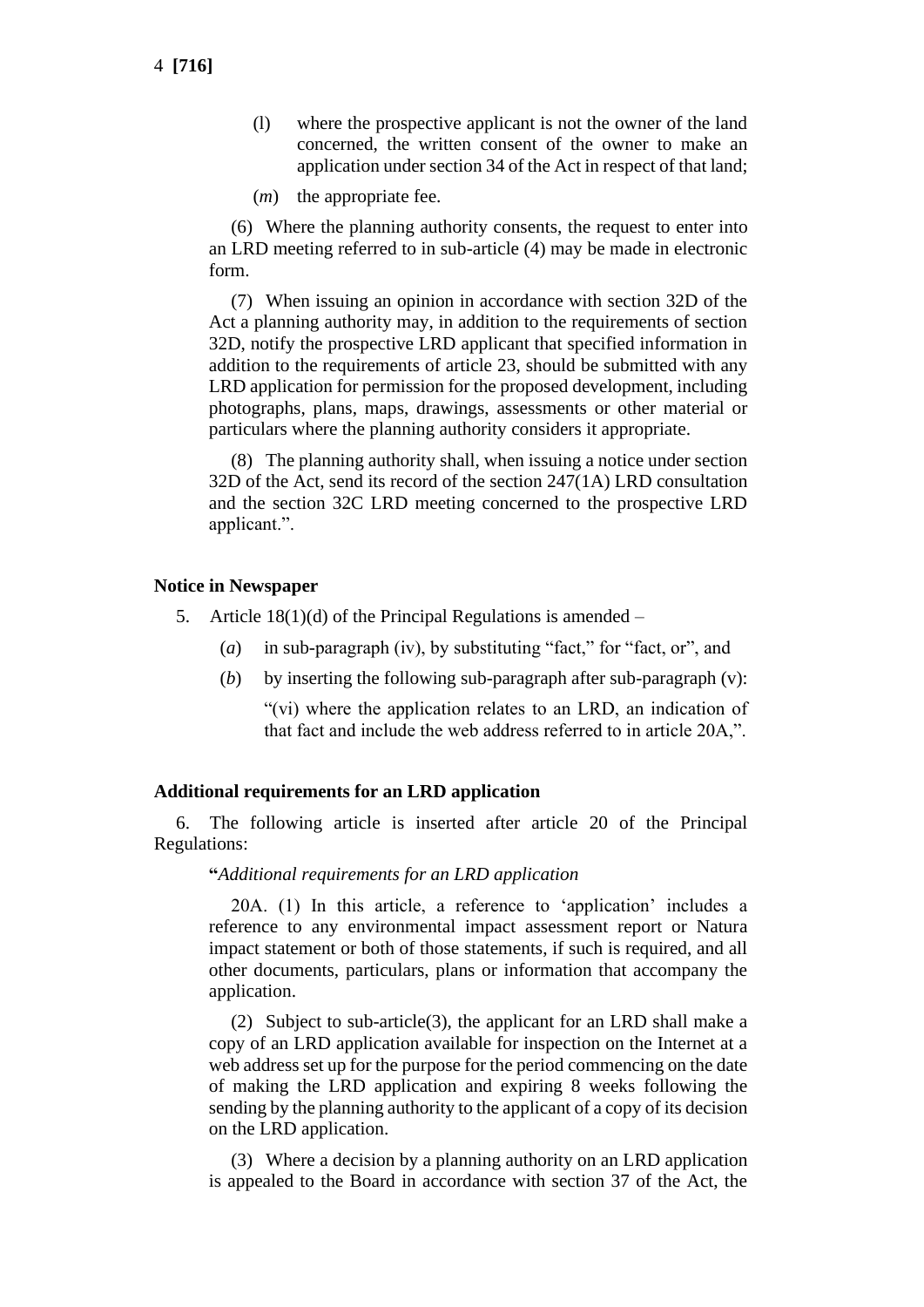applicant for an LRD shall continue to make a copy of the original LRD planning application available for inspection on the Internet at a web address set up for the purpose for the period commencing on the date of making the original application to the planning authority and expiring 8 weeks following the sending by the Board to the applicant of a copy of its decision on the appeal.".

## **Content of planning applications generally**

- 7. Article 22 of the Principal Regulations is amended-
	- (1)by inserting the following sub-article after sub-article (1):

"(1A) Notwithstanding sub-article (1), a planning application under section 34 of the Act in respect of an LRD shall also include a copy of the form set out at Form no. 19 of Schedule 3, or a form substantially to the like effect.",

(2) in sub-article (2) by substituting "sub-articles (1) and  $(1A)$ " for "sub-article (1)", and

(3)by inserting the following sub-article after sub-article (2):

"(2A) in addition to the requirements of sub-article (2), a planning application referred to in sub-article  $(1A)$  shall be accompanied by –

- (*a*) where it is proposed to connect the development to a public water or wastewater network, or both, evidence that Irish Water has confirmed that it is feasible to provide the appropriate service or services and that the relevant water network or networks have the capacity to service the development,
- (*b*) where, under section 32D of the Act, the planning authority issued an LRD opinion to the prospective LRD applicant that the documents enclosed with the request for the LRD meeting do not constitute a reasonable basis on which to make the LRD application, the LRD application shall be accompanied by a statement of response to the issues set out in the LRD opinion,
- (*c*) a schedule of accommodation that details the number and type of housing units proposed, unit floor areas, bedrooms and bed spaces for the individual units, the private amenity space associated with each unit, the storage space associated with each unit, the principal dimensions and the aggregate floor area of each room and in the case of apartments whether the unit is dual or single aspect.
- (*d*) any information specified by the planning authority under article 16A(7).".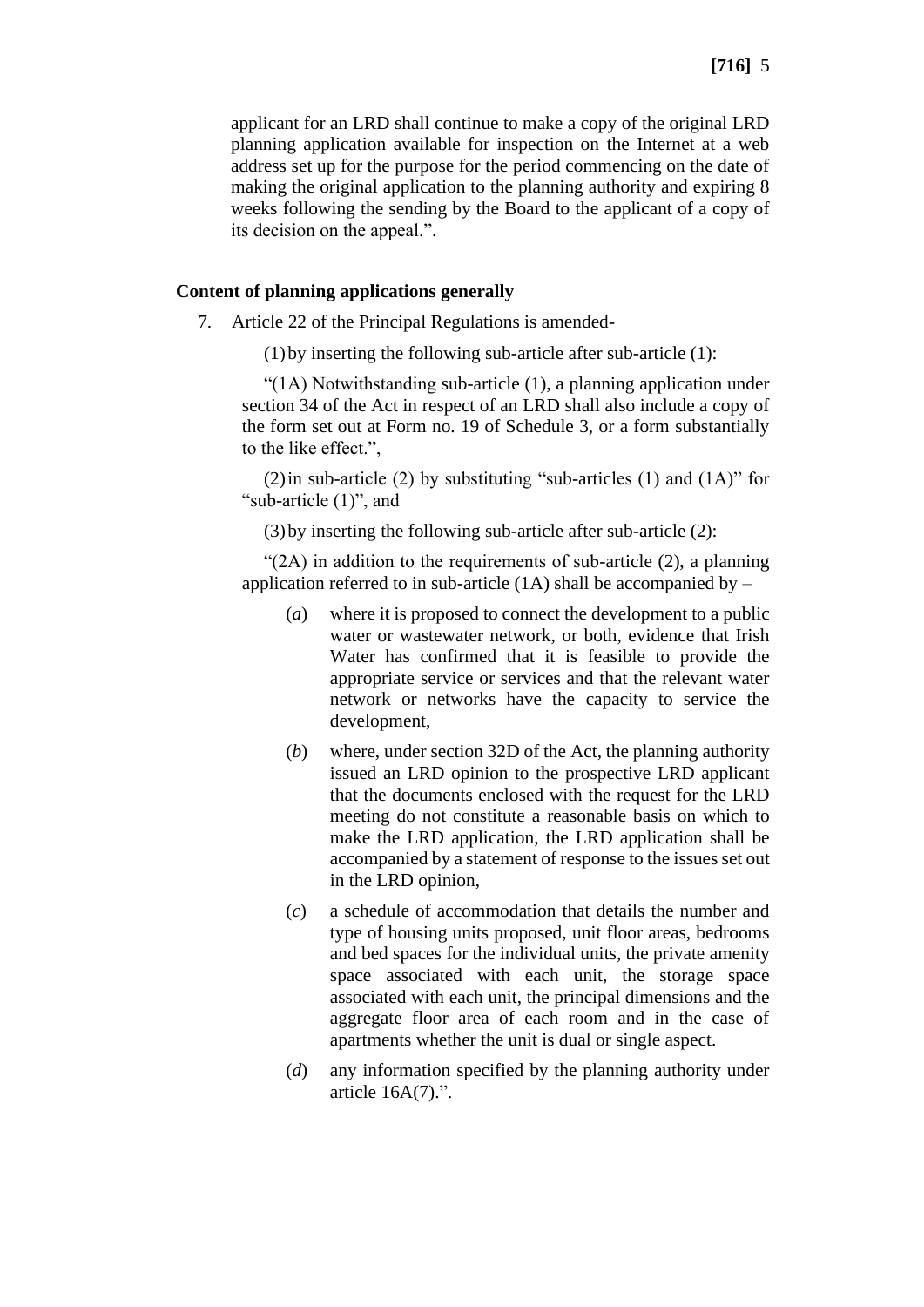#### **Procedures on receipt of a planning application**

8. Article 26 is amended by inserting the following sub-article after subarticle (8):

"(9) On receipt of a planning application, a planning authority shall make the planning application available for inspection, or purchased at a fee not exceeding the reasonable cost of making a copy at the offices of the planning authority during its public opening hours.".

#### **Weekly list of planning applications**

9. Article 27 of the Principal Regulations is amended by inserting the following paragraph after paragraph (2)(b):

> "(ba) where the application relates to an LRD, an indication of that fact,".

#### **Weekly list of LRD pre-application consultations and LRD meetings**

10. The following article is inserted after article 27 of the Principal Regulations:

#### *"LRD weekly lists – pre-application stages*

27A (1) A planning authority shall, not later than the fifth working day following a particular week, make available, and display for inspection on its website, in accordance with sub-article (2) a list of the requests under section 32B of the Act regarding Large-scale Residential Developments received by the authority during that week.

(2) A list referred to in sub-article (1) shall indicate in respect of each LRD meeting request under section 32B of the Act received during the week to which the list relates—

- (*a*) the reference number,
- (*b*) the name of the requestor,
- (*c*) the location, townland or postal address of the land or structure to which the application relates (as may be appropriate),
- (*d*) the nature and extent of the proposed development, and
- (*e*) the date of receipt of the request.

(3) A planning authority shall, not later than the fifth working day following a particular week, make available, and display for inspection on its website, in accordance with sub-article (4) a list of the opinions issued under section 32D of the Act regarding Large-scale Residential Developments issued by the authority during that week.

(4) A list referred to in sub-article (3) shall indicate in respect of each opinion under section 32D of the Act regarding Large-scale Residential Developments issued during the week to which the list relates—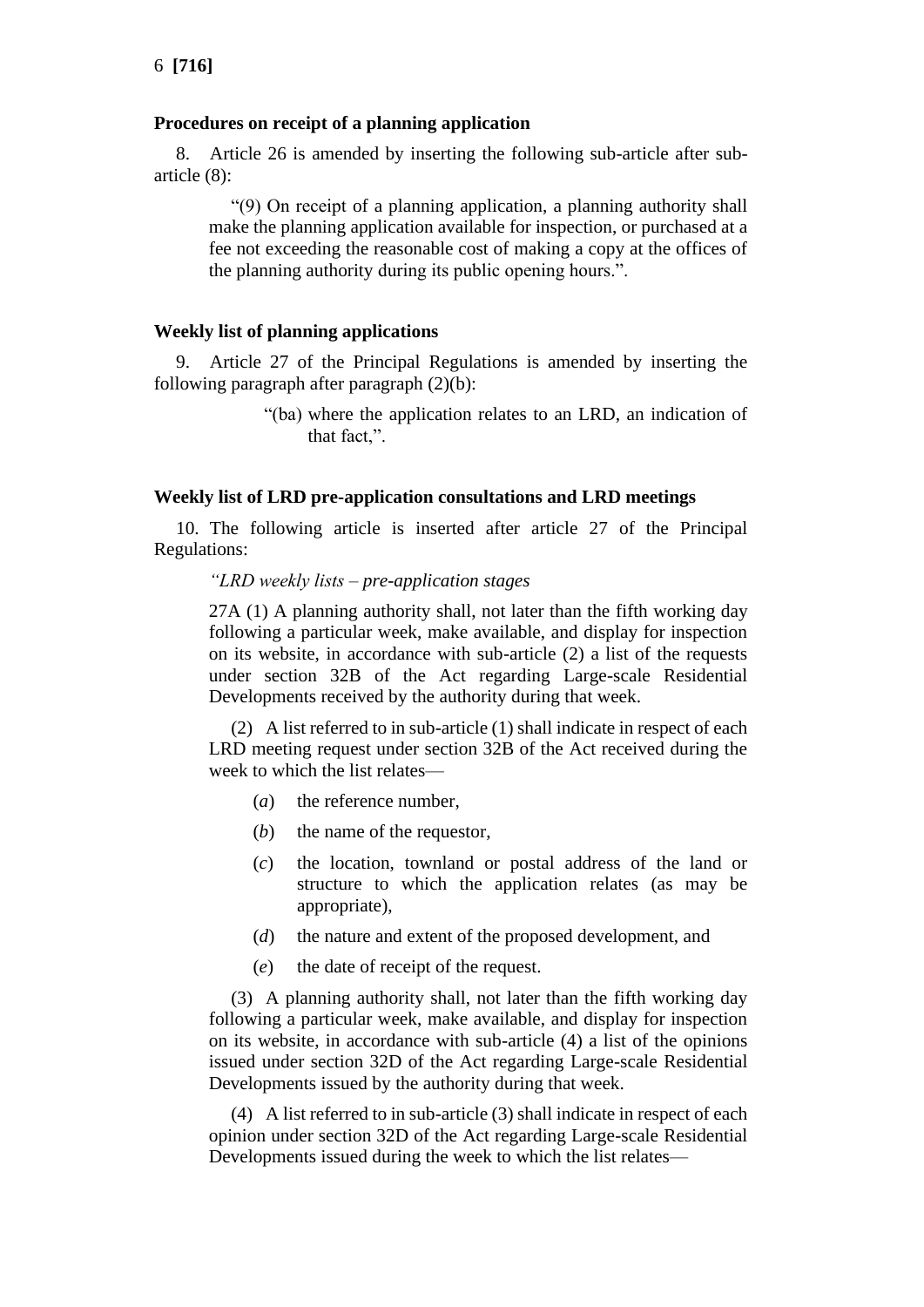- (*a*) the reference number,
- (b) the name of the prospective LRD applicant,
- (c) the location, townland or postal address of the land or structure to which the application relates (as may be appropriate),
- (*d*) the nature and extent of the proposed development, and
- (*e*) the date of receipt of the application.".

#### **Further Information**

11. Article 33 of the Principal Regulations is amended-

(1) in sub-article (1) by substituting "Subject to sub-article (1A), where a planning authority" for "Where a planning authority",

(2) by inserting the following sub-article after sub-article (1):

"(1A) Notwithstanding paragraph (a) and (b) of sub-article (1), in the case of a planning application for an LRD, the planning authority may only request further information in relation to matters of technical or environmental detail, or both, that were unforeseen at the time of the LRD opinion and the time of lodging the LRD planning application, or new matters raised through the planning application public participation process, and such requests for further information with regard to an application for LRD may only be requested once by the planning authority.",

(3) in sub-article (2) by substituting "Subject to sub-article (2A), a planning authority shall not" for "A planning authority shall not",

- (4) by inserting the following sub-article after sub-article (2):
	- " $(2A)$  (a) Sub-article (2) shall not apply to a planning application for a proposed LRD.

(b) A planning authority shall not require an applicant for an LRD who has complied with a requirement under sub-article (1) to submit any further information or evidence.",

(5) in sub-article (3) by substituting "Subject to sub-article (3A), where a requirement" for "Where a requirement", and

(6) by inserting the following sub-article after sub-article (3):

" (3A) Where in relation to an application for an LRD, a requirement under sub-articles (1) and (1A) is not complied with within the period of 2 months from the date of the request for further information under sub-article (1), or where the request relates to an environmental impact assessment or appropriate assessment or both, such additional period, not exceeding 6 months, as may be agreed by the planning authority, the LRD planning application shall be declared to be withdrawn and the planning authority shall, as soon as may be, notify the applicant that the application has been declared to be withdrawn and enter an indication that the application has been declared to be withdrawn into the register.".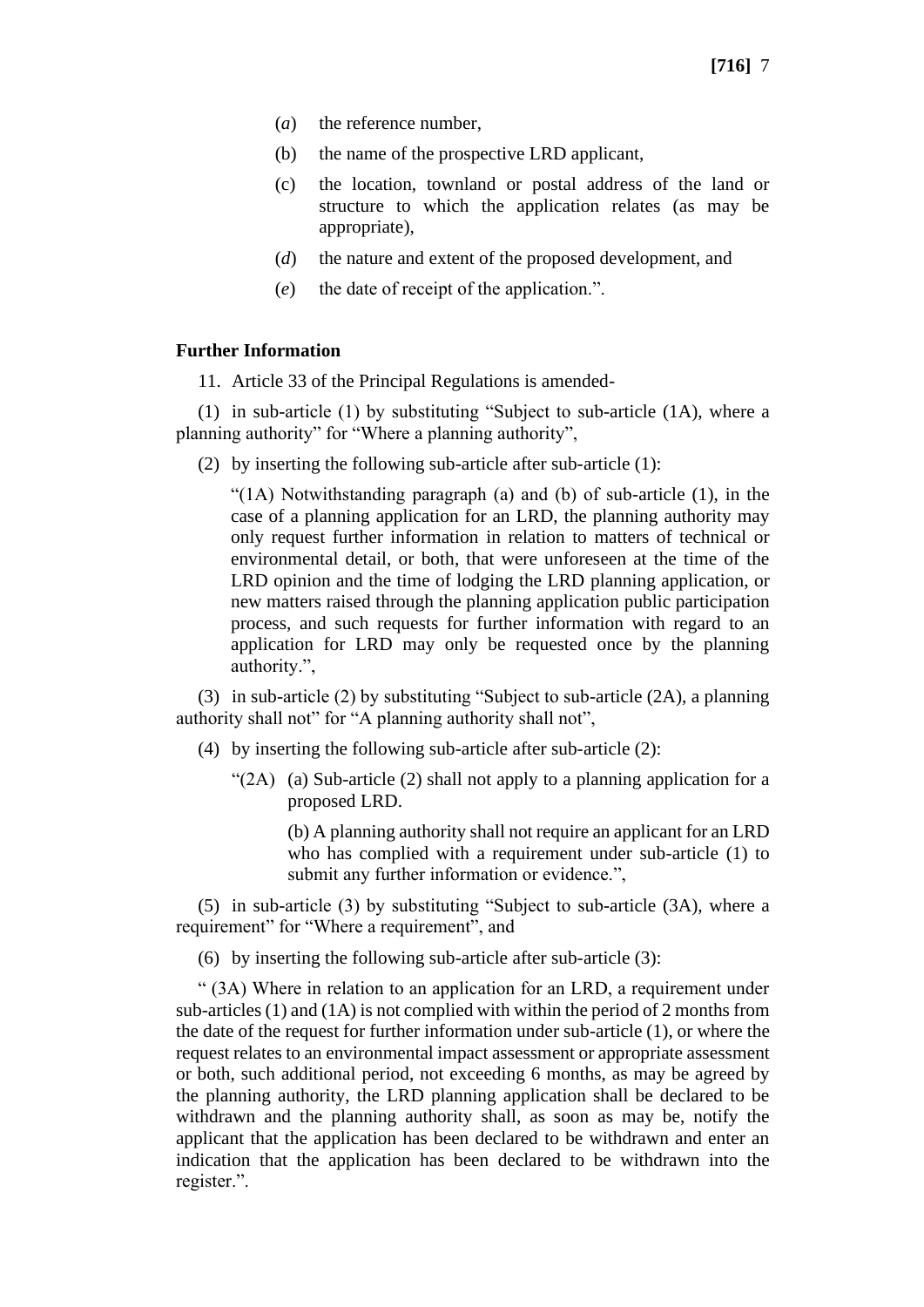#### **Board's weekly list**

12. Article 72 of the Principal Regulations is amended-

(1) in paragraph  $(2)(f)$  by substituting "was made," for " was made.";

(2) by inserting the following paragraph after paragraph  $(2)(f)$ :

" $(g)$  where the appeal relates to an LRD, an indication of that fact.";

(3) in paragraph (3)(h) by substituting "in relation to the appeal," for " in relation to the appeal.";

(4) by inserting the following paragraph after paragraph  $(3)(h)$ :

"(i) where the appeal relates to an LRD, an indication of that fact.";

(5) in paragraph  $(6)(c)$  by substituting "referral," for " referral, or";

(6) in paragraph  $(6)(d)$  by substituting "where appropriate, or" for " where appropriate.";

(7) by inserting the following paragraph after paragraph  $(6)(d)$ :

"(e) where the appeal relates to an LRD, an indication of that fact.";

(8) in paragraph  $(7)(c)$  by substituting "development," for " development, and";

(9) in paragraph  $(7)(d)$  by substituting "for approval, and" for "for approval";

 $(10)$  by inserting the following paragraph after paragraph  $(7)(d)$ :

"(e) where the appeal relates to an LRD, an indication of that fact.";

 $(11)$  in paragraph  $(7A)(d)$  by substituting "where appropriate," for " where appropriate, and";

 $(12)$  in paragraph  $(7A)(e)$  by substituting "planning authority, and" for "planning authority.";

(13) by inserting the following paragraph after paragraph (7A)(e):

"(f) where the appeal relates to an LRD, an indication of that fact.";

 $(14)$  in paragraph  $(7B)(c)$  by substituting "development," for " development, and";

 $(15)$  in paragraph  $(7B)(d)$  by substituting "the decision, and" for "the decision."; and

(16) by inserting the following paragraph after paragraph (7B)(d):

"(e) where the appeal relates to an LRD, an indication of that fact.".

#### **LRD Appeal- Further Information**

13. The Principal Regulations are amended by inserting the following article after article 73 -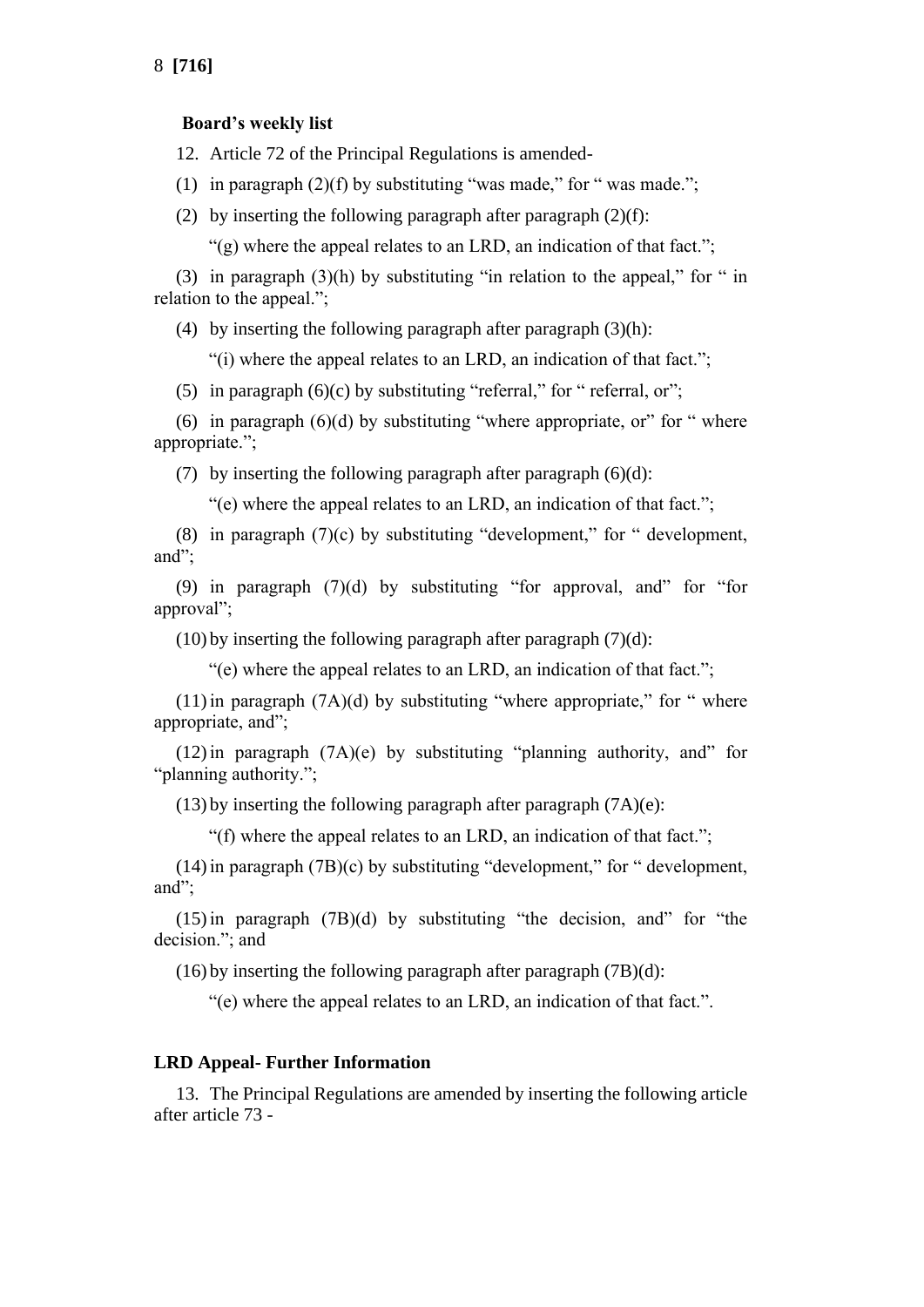"73A. (1) Subject to sub-article (2), where the Board is in receipt of an LRD appeal it may, by notice in writing, within 16 weeks of receipt of the LRD appeal, require the applicant—

- (a) to submit any further information (including any plans, maps or drawings, or any information as to any estate or interest in or right over land), which the Board considers necessary to enable it to deal with the application, or
- (b) to produce any evidence which the Board may reasonably require to verify any particulars or information given in, or in relation to, the appeal.

(2) Notwithstanding paragraph (a) and (b) of sub-article (1), the Board may only request further information in relation to matters of technical or environmental detail, or both, that were unforeseen at the time of the LRD opinion and the time of lodging the LRD planning application, or new matters raised through the appeal public participation process, and such requests for further information with regard to an application for LRD may only be requested once by the Board.

(3) The Board shall not require an LRD applicant who has complied with a requirement under sub-article (1) to submit any further information or evidence.

(4) Where a requirement under sub-article (1) is not complied with within the period of 2 months from the date of the request for further information under sub-article (1), or where the request relates to an environmental impact assessment or appropriate assessment or both, such additional period, not exceeding 6 months, as may be agreed by the Board, the Board shall, as soon as may be, notify the applicant of its decision on the appeal in accordance with article 74.".

#### **Oral Hearing of the Board**

14. The Principal Regulations are amended by inserting the following article after article 78-

"*Period for making a decision on LRD appeals where oral hearing is held*

78A. Where the Board holds an oral hearing of an LRD appeal, the Board shall make its decision on the LRD appeal within 24 weeks beginning on the day the LRD appeal was lodged with the Board.".

#### **Additional Forms**

15. Schedule 3 to the Principal Regulations is amended by the insertion of the forms specified in the Schedule to these Regulations.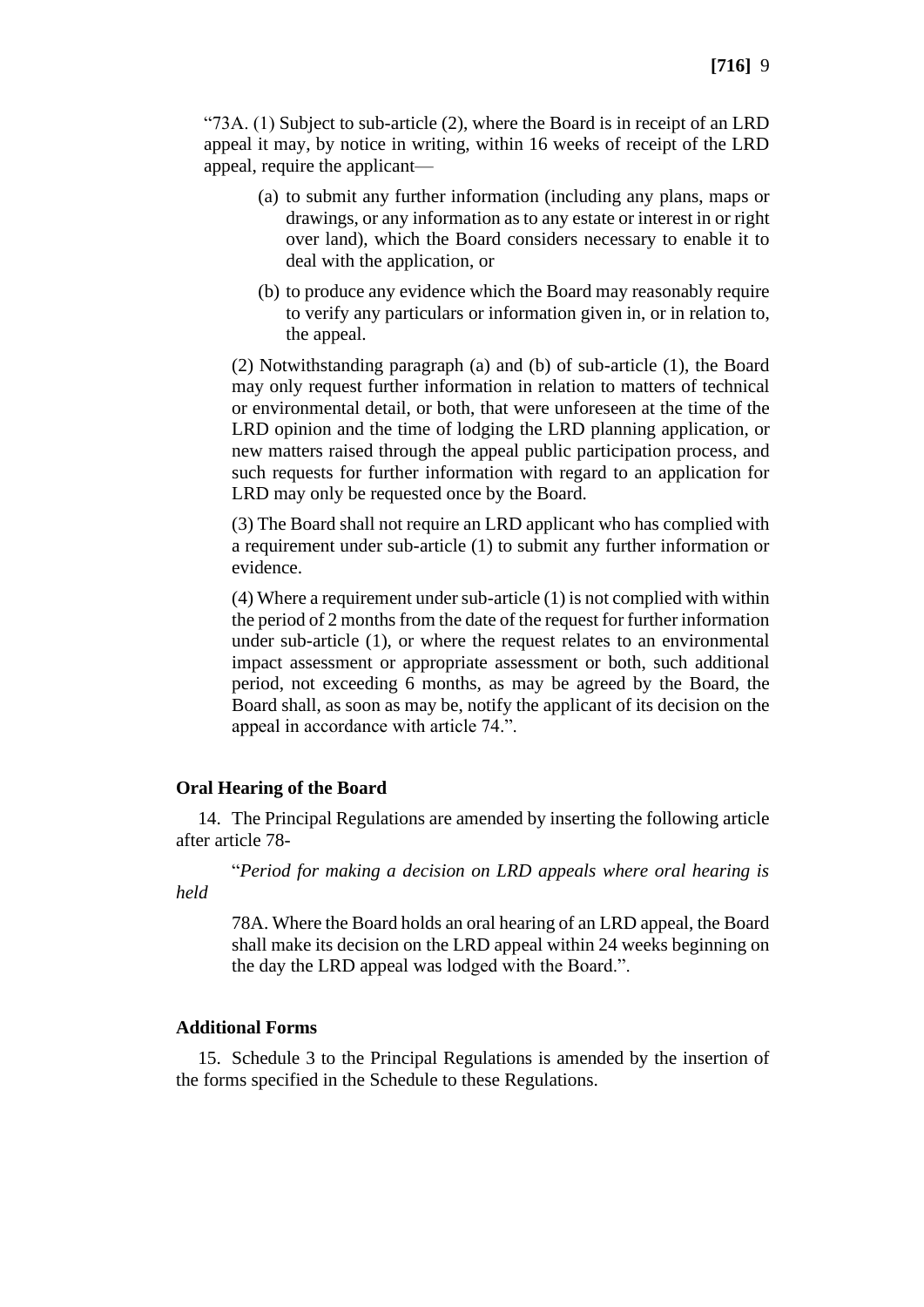#### **Schedule**

Form no. 18 *Article 16A*

# **Form of request to a planning authority to enter into consultations in relation to a proposed Large-scale Residential Development**

# BEFORE FILLING OUT THIS FORM PLEASE NOTE THE FOLLOWING

Failure to complete this form or attach the necessary documentation, or the submission of incorrect information or omission of required information, will lead to the planning authority refusing to deal with your request. Therefore, ensure that each section of this request form is fully completed and signed, entering n/a (not applicable) where appropriate, and that all necessary documentation is attached to the request form.

# HOLDING OF PRE-APPLICATION CONSULTATIONS WITH THE PLANNING AUTHORITY

Under section 32E of the Planning and Development Act 2000, as amended, neither the taking place of an LRD meeting nor the provision of an LRD opinion shall prejudice the performance by the planning authority of its functions under this Act or any regulations under this Act or any other enactment and cannot be relied upon in the formal planning process or in legal proceedings.

# DATA PROTECTION

It is the responsibility of persons or entities wishing to use any personal data on this form for direct marketing purposes to be satisfied that they may do so legitimately under the requirements of the Data Protection Acts 1988 to 2018. The Office of the Data Protection Commissioner states that the sending of marketing material to individuals without consent may result in action by the Data Protection Commissioner against the sender including prosecution.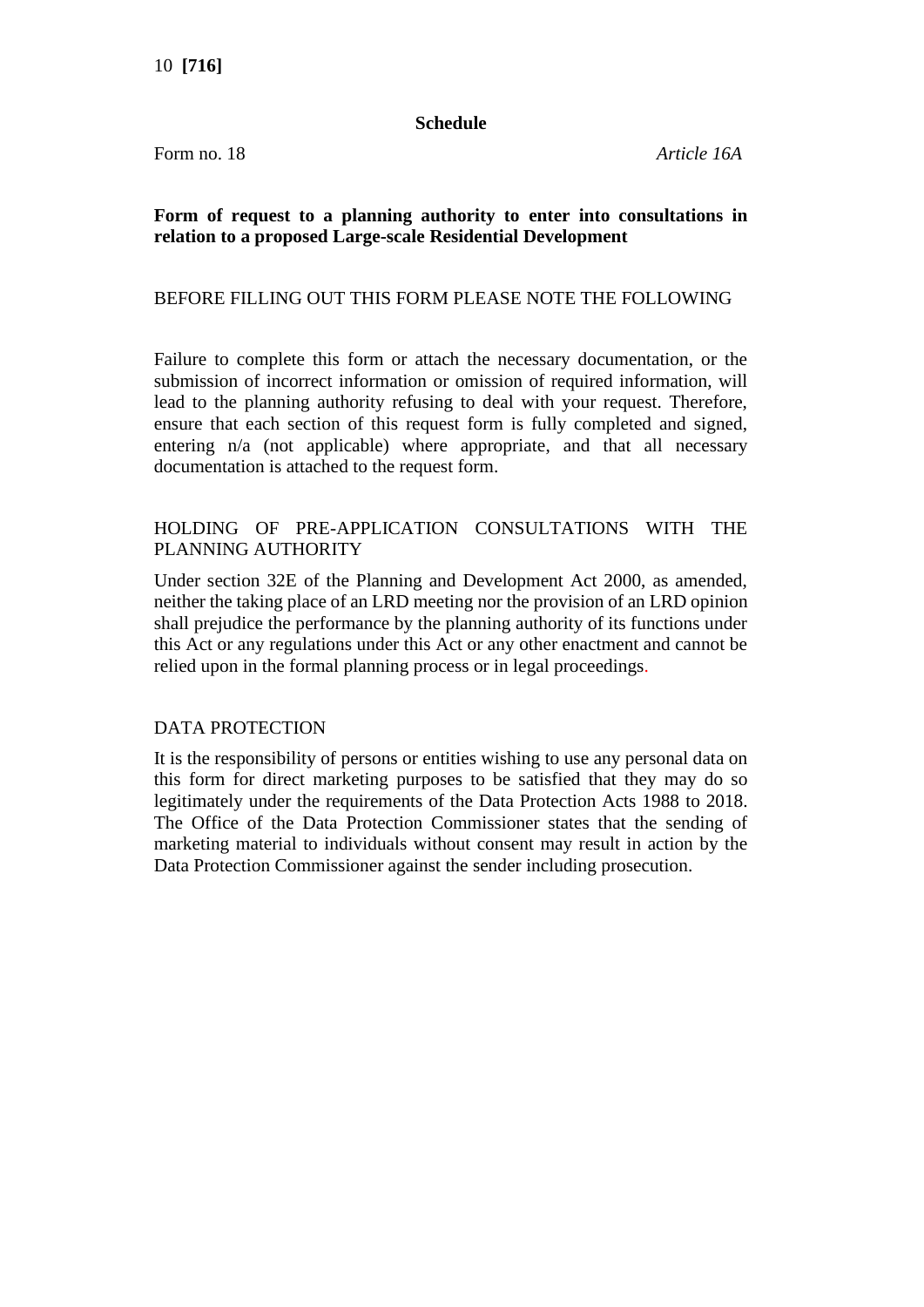| Form No. 18 | <b>Planning Authority Logo</b> |
|-------------|--------------------------------|
|             |                                |

Request for formal pre-application consultation or LRD meeting with [**Insert Planning Authority Name]** regarding the proposed development of a

**Large-scale Residential Development**

| 1) Prospective<br><b>Applicant's Name:</b> |  |
|--------------------------------------------|--|
|--------------------------------------------|--|

| <b>Request for Section 247 Consultation or LRD meeting</b>            |                          |  |                             |  |
|-----------------------------------------------------------------------|--------------------------|--|-----------------------------|--|
|                                                                       | <b>Section 247</b>       |  | <b>LRD Meeting (Section</b> |  |
|                                                                       | <b>Consultation</b>      |  | 32B)                        |  |
| <b>Section 247 Consultation Reference:</b>                            |                          |  |                             |  |
| A request for an LRD meeting can only be requested once a Section 247 |                          |  |                             |  |
|                                                                       | Consultation is complete |  |                             |  |

| 3) Contact details of person authorised to operate on behalf of the<br>Prospective Applicant (Applicant or Agent): (Not for Public<br>release) |  |  |  |  |
|------------------------------------------------------------------------------------------------------------------------------------------------|--|--|--|--|
| Name:                                                                                                                                          |  |  |  |  |
| Correspondence<br><b>Address:</b>                                                                                                              |  |  |  |  |
| <b>Telephone:</b>                                                                                                                              |  |  |  |  |
| Email:                                                                                                                                         |  |  |  |  |

# **4) Declaration:**

I hereby declare that, to the best of my knowledge and belief, the information given in this form is correct and accurate and fully compliant with the Planning and Development Act 2000, as amended, and the Regulations made thereunder.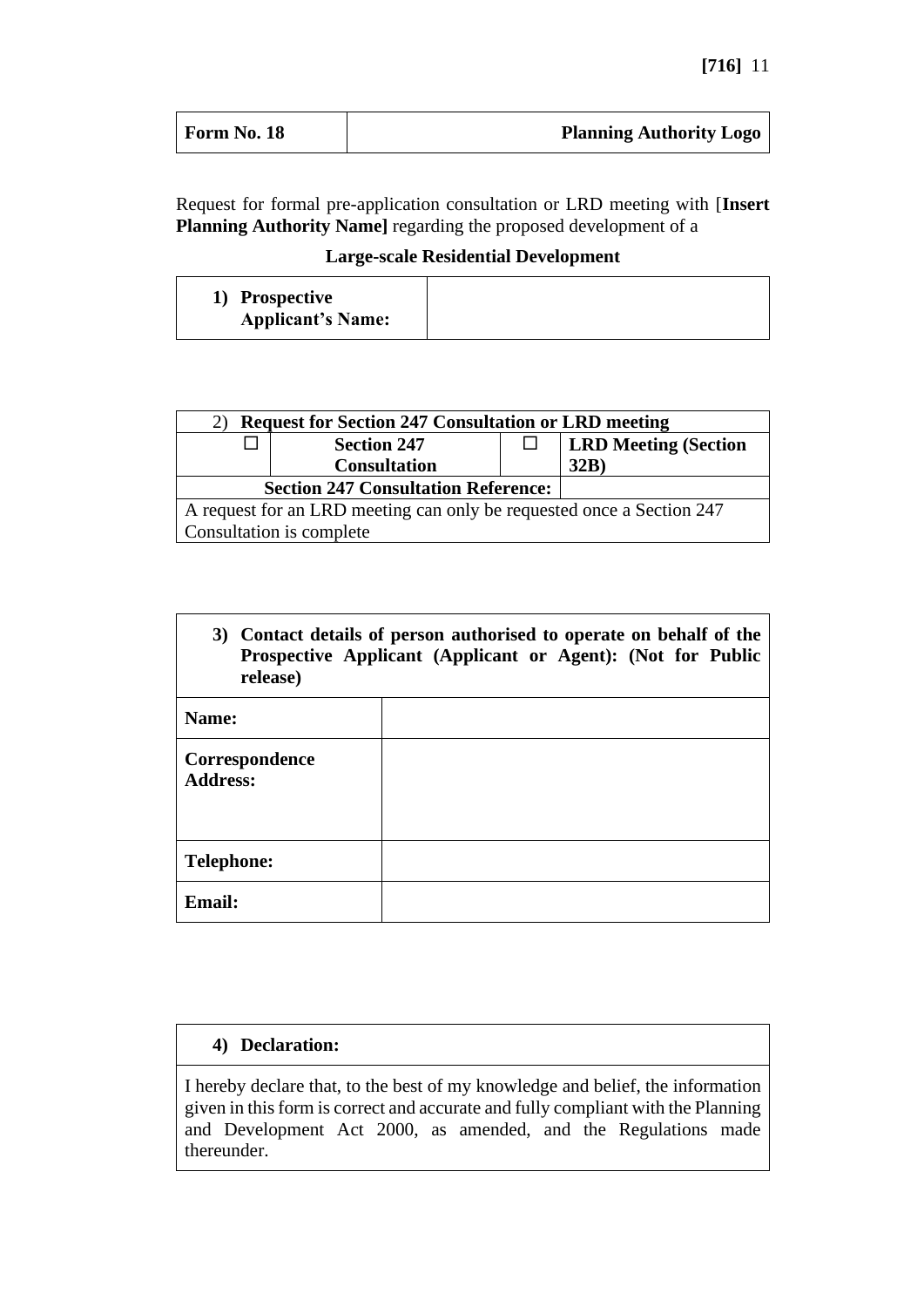|       | 5) Signature of person authorised to operate on behalf of the<br><b>Prospective Applicant:</b> |  |  |  |  |
|-------|------------------------------------------------------------------------------------------------|--|--|--|--|
|       |                                                                                                |  |  |  |  |
| Date: |                                                                                                |  |  |  |  |

# **6) Formal Request:**

In accordance with sections 32B and 247 of the Planning and Development Act 2000, as amended**,** and article 16A of the Planning and Development Regulations 2001, as amended, **[insert prospective applicant name]** formally requests to enter into a Section 247 consultation /LRD meeting with **[insert Planning Authority name]** regarding the development of a Largescale Residential Development of **[insert number]** residential units at **[insert Proposed development address].**

|  | 7) Information to be included where relevant, with an LRD Meeting |  |  |  |  |
|--|-------------------------------------------------------------------|--|--|--|--|
|  | Request under section 32B of the Planning and Development Act     |  |  |  |  |
|  | 2000, as amended and article 16A of the Planning and              |  |  |  |  |
|  | Development Regulations 2001, as amended.                         |  |  |  |  |

| <b>Information</b>                                                                                                                                                                                                                                                                                                                                                                                                                                     |                         | <b>Enclosed with Request</b>     |            |
|--------------------------------------------------------------------------------------------------------------------------------------------------------------------------------------------------------------------------------------------------------------------------------------------------------------------------------------------------------------------------------------------------------------------------------------------------------|-------------------------|----------------------------------|------------|
| A site location map sufficient to identify the land<br>on which the proposed development would be<br>situated                                                                                                                                                                                                                                                                                                                                          | Yes: $\lceil \; \rceil$ | $No: \lceil \; \rceil$           |            |
| A brief description of the nature and purpose of<br>the proposed development and of its possible<br>effects on the environment                                                                                                                                                                                                                                                                                                                         | Yes: $\lceil \; \rceil$ | $\text{No:} \lceil \quad \rceil$ |            |
| A draft layout plan of the proposed development                                                                                                                                                                                                                                                                                                                                                                                                        | Yes: $[ ]$              | No: [                            |            |
| A brief description of any proposals to provide<br>for water services infrastructure, including, in<br>the case where it is proposed to connect the<br>proposed development to a public water or<br>wastewater network or both, evidence that Irish<br>Water has confirmed that it is feasible to provide<br>the appropriate service or services and that the<br>relevant network or networks have the capacity<br>to service the proposed development | Yes: $\lceil \; \rceil$ | No: [                            | $N/A:$ [ ] |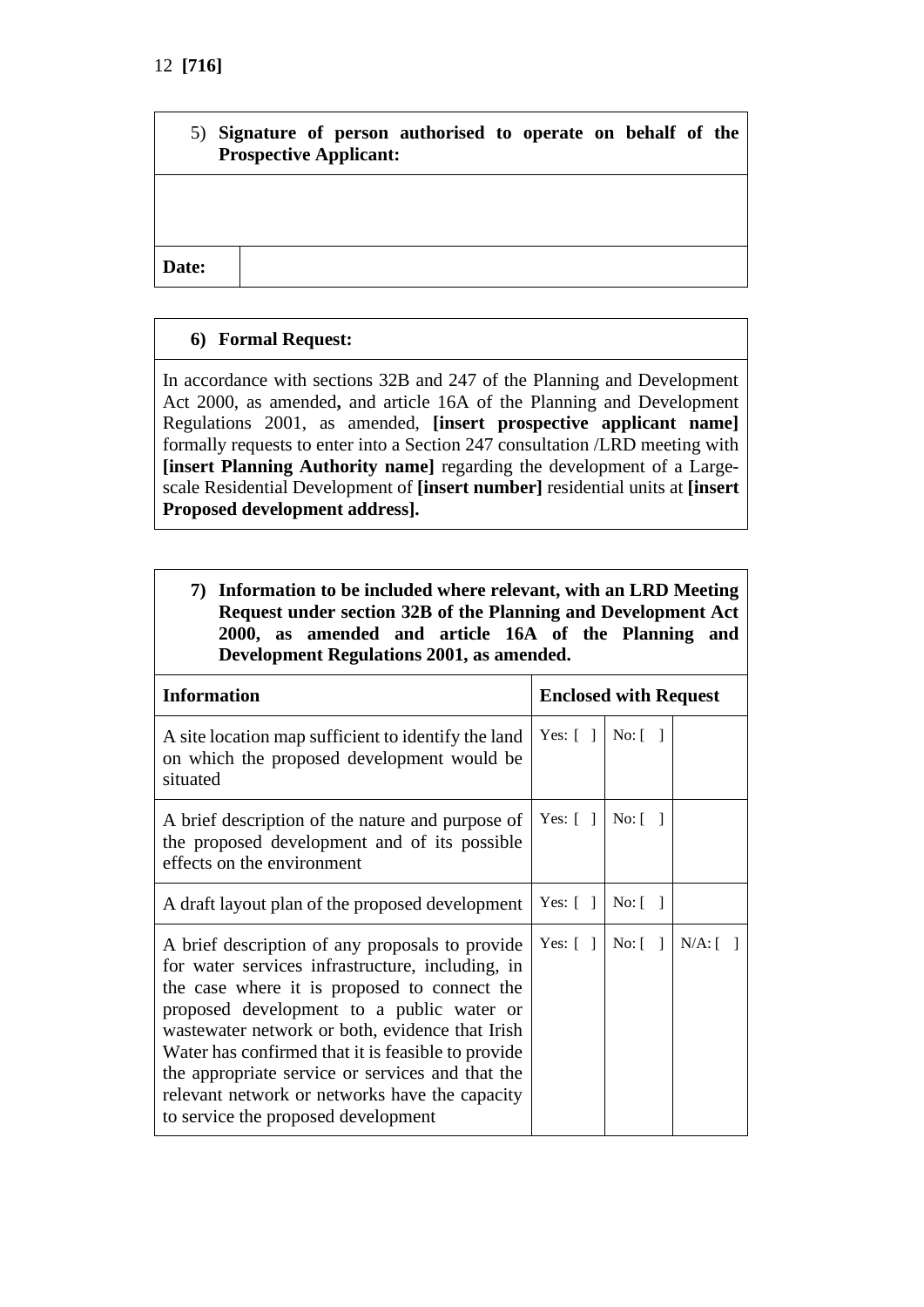| Details of any consultations that have taken<br>place with prescribed bodies or the public                                                                                                                                                                                                                                                                              |                         |               | Yes: $[ ]   No: [ ]   N/A: [ ]$                                                            |
|-------------------------------------------------------------------------------------------------------------------------------------------------------------------------------------------------------------------------------------------------------------------------------------------------------------------------------------------------------------------------|-------------------------|---------------|--------------------------------------------------------------------------------------------|
| Such<br>information,<br>other<br>drawings<br><b>or</b><br>representations as the prospective LRD applicant<br>may wish to provide or make available                                                                                                                                                                                                                     | Yes: $[ ]$              | No: [         | $N/A:$ [ ]                                                                                 |
| A statement setting out how the proposed LRD<br>has had regard to the relevant objectives of the<br>development plan or local area plan in whose<br>area or areas the proposed LRD would be<br>situated                                                                                                                                                                 | Yes: $\lceil \; \rceil$ | No: [         |                                                                                            |
|                                                                                                                                                                                                                                                                                                                                                                         |                         |               |                                                                                            |
| A brief description of the proposed numbers and<br>types of houses or numbers of student<br>accommodation units and bedspaces, or both, as<br>appropriate, and their design, including proposed<br>gross floor spaces, internal floor areas and<br>principle dimensions, housing density, plot ratio,<br>site coverage, building heights, proposed layout<br>and aspect | Yes: $\lceil \; \rceil$ | No: [         |                                                                                            |
| A brief description of proposed public and<br>private open space provision, landscaping, play<br>facilities, pedestrian permeability, vehicular<br>access and parking provision, where relevant                                                                                                                                                                         | Yes: $\lceil \; \rceil$ | No: [         | $N/A:$ [ ]                                                                                 |
| A brief description of the proposed provision of<br>ancillary services, where required, including<br>child care facilities                                                                                                                                                                                                                                              | Yes: $[ ]$              | No: [         | $N/A:$ [ ]                                                                                 |
| Where relevant, any other proposed use in the<br>development, the zoning of which facilitates<br>such use, including the proposed gross floor<br>space for each such use                                                                                                                                                                                                |                         |               | Yes: $\lceil \; \rceil \; \rceil$ No: $\lceil \; \rceil \; \rceil$ N/A: $\lceil \; \rceil$ |
| A brief description of any proposals to address<br>or, where relevant, integrate the proposed<br>development with surrounding land uses                                                                                                                                                                                                                                 | Yes: $\lceil \; \rceil$ | No: [<br>-1   | $N/A$ : [                                                                                  |
| A description of the capacity of existing or<br>planned infrastructure to serve the proposed<br>development, of the impact of the proposed<br>development on existing /planned infrastructure<br>and of any proposals to provide for other services<br>infrastructure (including cabling<br>such<br>as<br>broadband provision) and any phasing proposal                 | Yes: $\lceil \; \rceil$ | $No:$ [<br>-1 | $N/A:$ [ ]                                                                                 |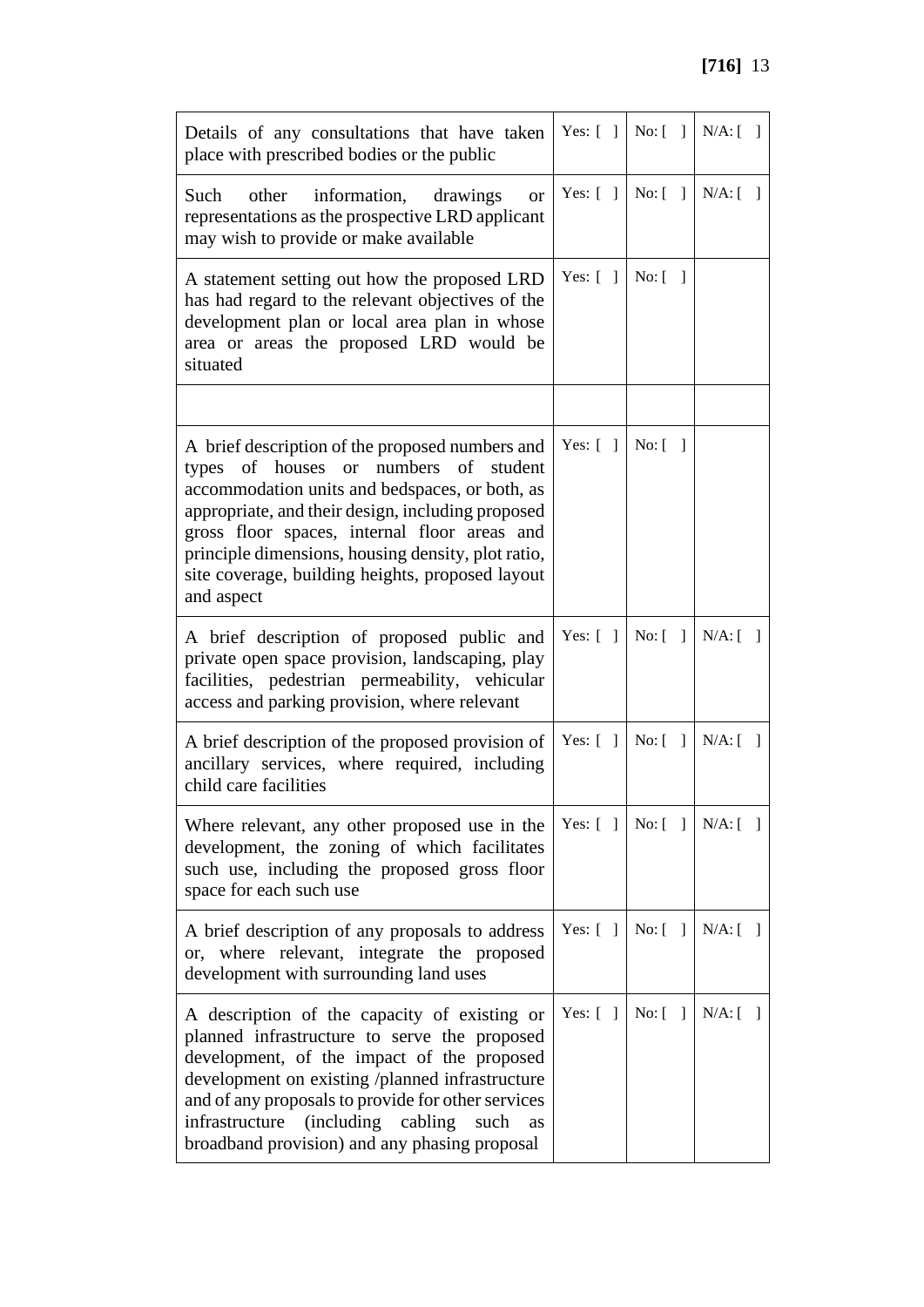| A brief description of proposals under Part V of<br>the Planning and Development Act 2000, where<br>relevant                                                                                                    | Yes: $[ \ ]$            | $No: \lceil \; \rceil$    | $N/A:$ [ ] |
|-----------------------------------------------------------------------------------------------------------------------------------------------------------------------------------------------------------------|-------------------------|---------------------------|------------|
| protected structures, national<br>Details of<br>monuments or other monuments included in the<br>Record of Monuments and Places, where<br>relevant                                                               | Yes: $\lceil \rceil$    | No: [                     | $N/A:$ [ ] |
| Details of traffic and transport assessment where<br>relevant and of traffic, cycle and pedestrian<br>safety                                                                                                    | Yes: $\lceil \; \rceil$ | No: [                     | $N/A:$ [ ] |
| Details relating to residential amenity including<br>the assessment of sunlight, daylight, shadow,<br>overlooking and overbearance, where relevant;<br>for existing properties and proposed residential<br>unit | Yes: $\lceil \; \rceil$ | No: $\lceil \quad \rceil$ | $N/A:$ [ ] |
| Flood risk, risk of major accident and ecological<br>impacts                                                                                                                                                    | Yes: $\lceil \rceil$    | No: [                     | $N/A:$ [ ] |
| Landowner consent                                                                                                                                                                                               | Yes: $\lceil \; \rceil$ | No: [                     |            |
|                                                                                                                                                                                                                 |                         |                           |            |
| The appropriate fee                                                                                                                                                                                             | Yes: $\lceil \; \rceil$ | No: [                     |            |

| <b>Planning Authority Official Use only:</b> |  |  |
|----------------------------------------------|--|--|
| 8) Planning<br><b>Reference:</b>             |  |  |
| <b>Planning Authority Stamp:</b>             |  |  |
|                                              |  |  |
|                                              |  |  |
|                                              |  |  |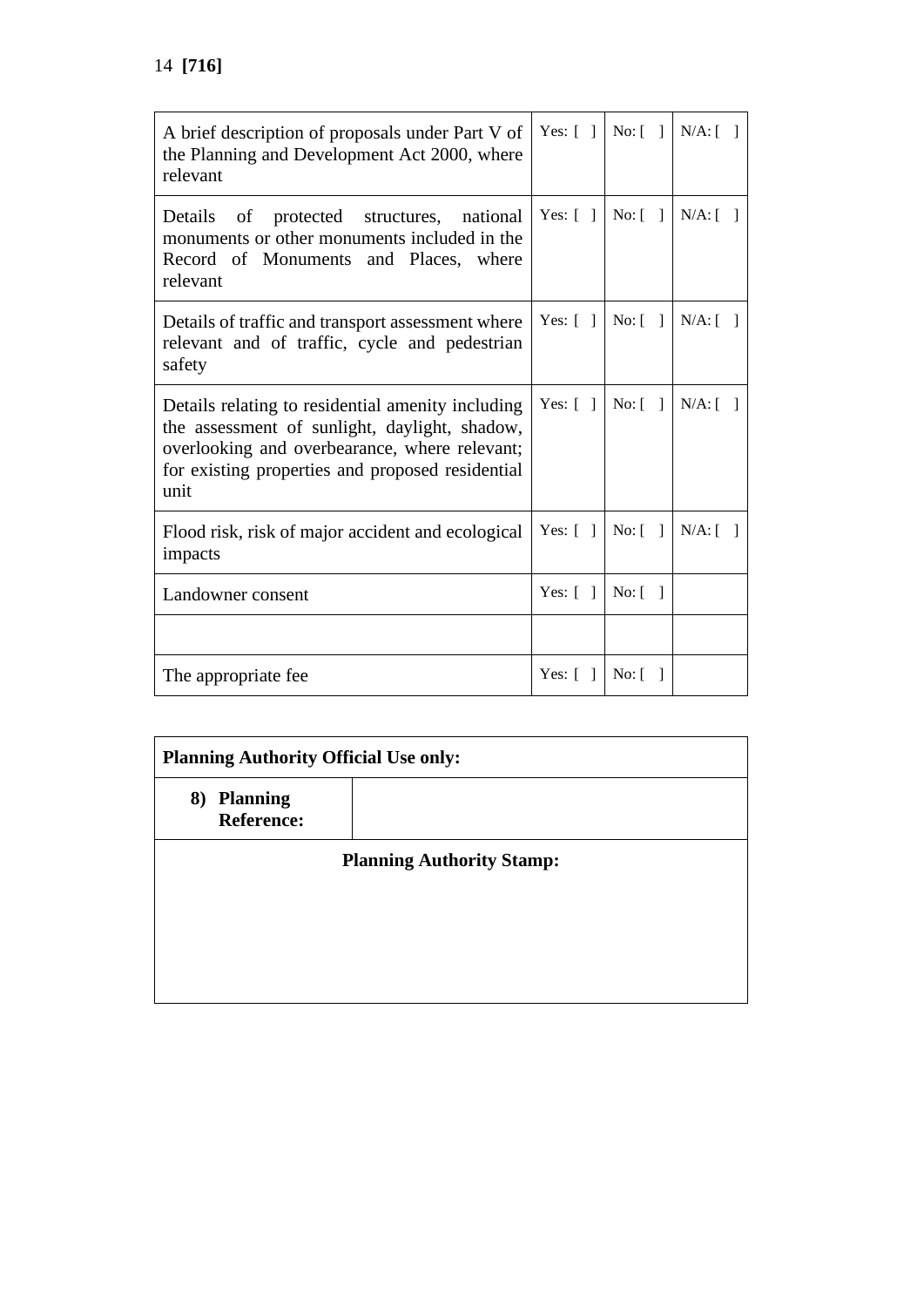# **Form to be included with an application for permission for a Large-scale Residential Development**

#### BEFORE FILLING OUT THIS FORM PLEASE NOTE THE FOLLOWING

Failure to complete this form or attach the necessary documentation, or the submission of incorrect information or omission of required information will lead to the invalidation of your application. Therefore, please ensure that each section of this form is fully completed and signed, entering n/a (not applicable) where appropriate, and that all necessary documentation is attached to the application form.

#### DATA PROTECTION

It is the responsibility of persons or entities wishing to use any personal data on a planning application form for direct marketing purposes to be satisfied that they may do so legitimately under the requirements of the Data Protection Acts 1988 to 2018. The Office of the Data Protection Commissioner states that the sending of marketing material to individuals without consent may result in action by the Data Protection Commissioner against the sender including prosecution.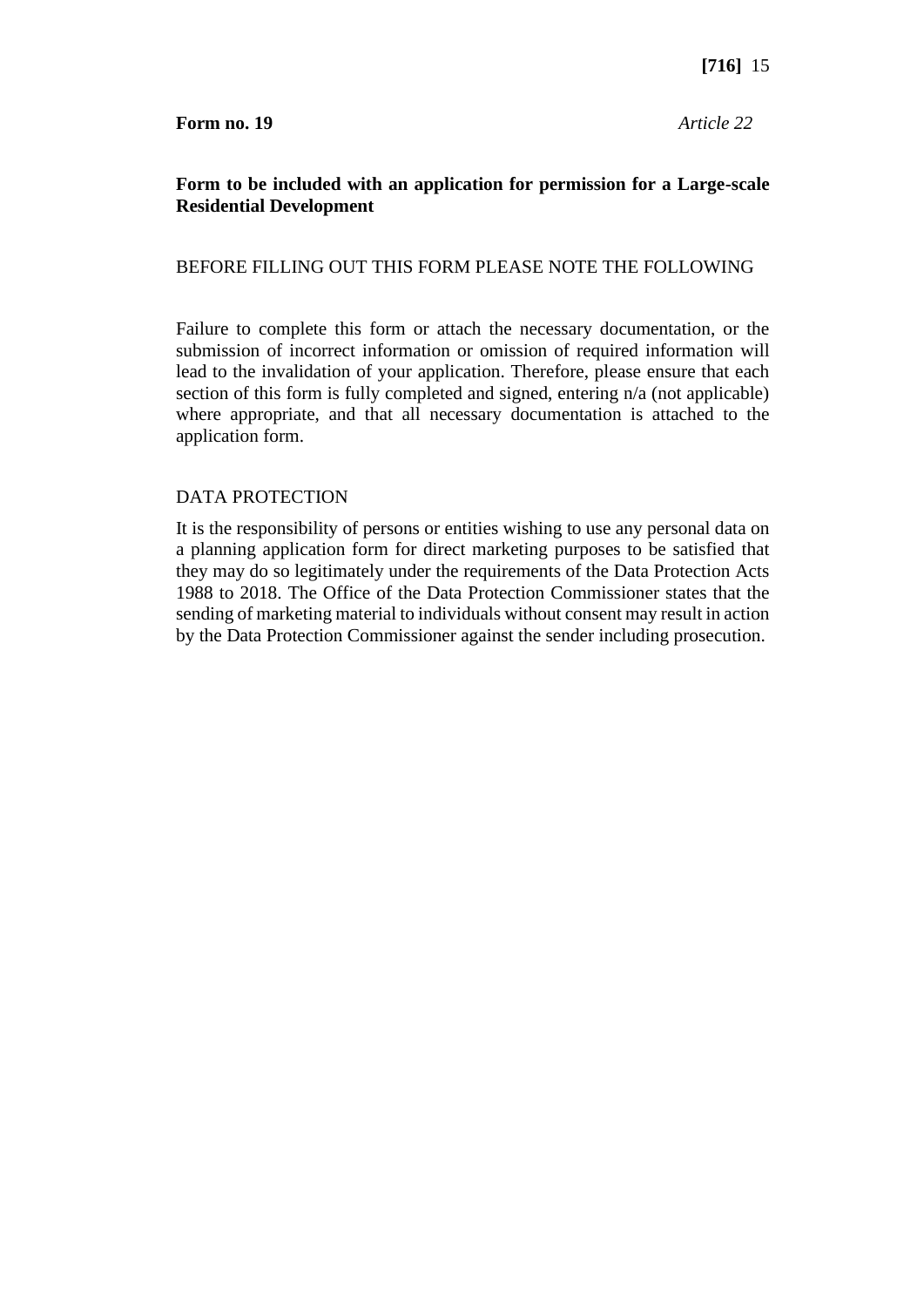| Planning Authority Logo<br>Form no. 19 |
|----------------------------------------|
|----------------------------------------|

## **Supplementary information to accompany an application for a Large-scale Residential Development**

| <b>Prospective Applicant</b> |  |
|------------------------------|--|
| Name:                        |  |

| Contact details of person authorised to operate on behalf of the            |  |  |
|-----------------------------------------------------------------------------|--|--|
| <b>Prospective Applicant (Applicant or Agent): (Not for Public release)</b> |  |  |
| Name:                                                                       |  |  |
| Correspondence                                                              |  |  |
| <b>Address:</b>                                                             |  |  |
|                                                                             |  |  |
| <b>Telephone:</b>                                                           |  |  |
| <b>Email:</b>                                                               |  |  |
|                                                                             |  |  |

#### **Declaration:**

I hereby declare that, to the best of my knowledge and belief, the information given in this form is correct and accurate and fully compliant with the Planning and Development Act 2000, as amended, and the Regulations made thereunder.

**Signature of person authorised to operate on behalf of the Prospective Applicant:**

**Date:**

**Address of the proposed Large-scale Residential Development:**

#### **Zoning:**

| Site zoning in current Development |  |
|------------------------------------|--|
| Plan or Local Area Plan for the    |  |
| area:                              |  |
| Existing use(s) of the site and    |  |
| proposed use(s) of the site:       |  |

| <b>Supporting documents</b>                        |  | <b>Enclosed</b>                                      |  |  |
|----------------------------------------------------|--|------------------------------------------------------|--|--|
| Site location map sufficient to identify the land, |  | Yes [ ]   No: [ ]                                    |  |  |
| at appropriate scale.                              |  |                                                      |  |  |
| Layout plan of the proposed development, at        |  | Yes: $\lceil \cdot \rceil$ No: $\lceil \cdot \rceil$ |  |  |
| appropriate scale.                                 |  |                                                      |  |  |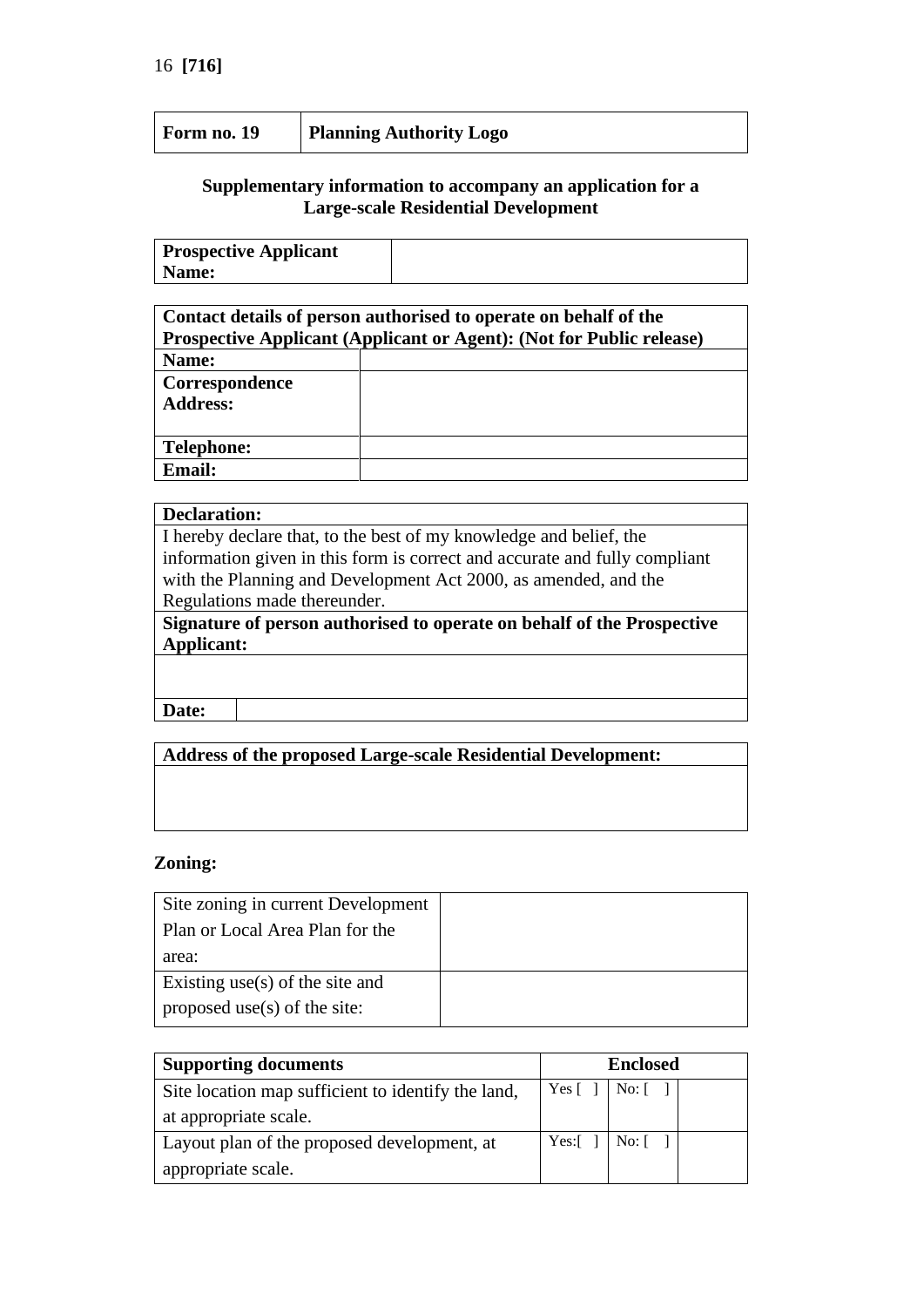| Statement of consistency with the Development     | Yes: $[ ]$                 | No: $[$ ]                    |            |
|---------------------------------------------------|----------------------------|------------------------------|------------|
| Plan                                              |                            |                              |            |
| Where the planning authority notified the         | $Yes:$ [<br>$\overline{1}$ | No: [<br>$\overline{1}$      | No: [ ]    |
| applicant of its opinion that the documents       |                            |                              |            |
| enclosed with the request for LRD meeting         |                            |                              |            |
| required further consideration and amendment in   |                            |                              |            |
| order to constitute a reasonable basis for an     |                            |                              |            |
| application for permission, a statement of        |                            |                              |            |
| response to the issues set out in the LRD         |                            |                              |            |
| Opinion.                                          |                            |                              |            |
| Where the planning authority notified the         | Yes:[<br>$\mathbf{1}$      | $No: \lceil$<br>$\mathbf{1}$ | $N/A$ : [] |
| applicant that specified additional information   |                            |                              |            |
| should be submitted with any application for      |                            |                              |            |
| permission, a statement setting out that such     |                            |                              |            |
| information accompanies the application.          |                            |                              |            |
| <b>Design</b>                                     |                            |                              |            |
| A design statement that addresses the sites       | $Yes:$ [<br>- 1            | No: [ ]                      |            |
| location and context and the proposed design      |                            |                              |            |
| strategy.                                         |                            |                              |            |
| A schedule of accommodation that details the      | Yes:[<br>$\Box$            | No: [ ]                      |            |
| number and type of housing units proposed, the    |                            |                              |            |
| individual unit floor areas, bedrooms and bed     |                            |                              |            |
| spaces, private amenity space associated with     |                            |                              |            |
| each unit, the storage space associated with each |                            |                              |            |
| unit, the principal dimensions and in the case of |                            |                              |            |
| apartments the aggregate floor area of each room  |                            |                              |            |
| and whether the unit is dual or single aspect.    |                            |                              |            |
| <b>Water Services:</b>                            |                            | <b>Enclosed</b>              |            |
| Where the proposed development has the            | Yes:[<br>-1                | No: [ ]                      |            |
| potential to impact on a public water supply      |                            |                              |            |
| source, irrespective of whether or not a          |                            |                              |            |
| connection to a water/wastewater network is       |                            |                              |            |
| required, this application must be accompanied    |                            |                              |            |
| by evidence of engagement with Irish Water and    |                            |                              |            |
| its outcome.                                      |                            |                              |            |
| A current/valid Confirmation of Feasibility       | Yes: $\lceil \rceil$       | No: [                        |            |
| Statement from Irish Water in relation to the     |                            |                              |            |
| proposed development confirming that there is or  |                            |                              |            |
| will be sufficient water network treatment        |                            |                              |            |
| capacity to service the development.              |                            |                              |            |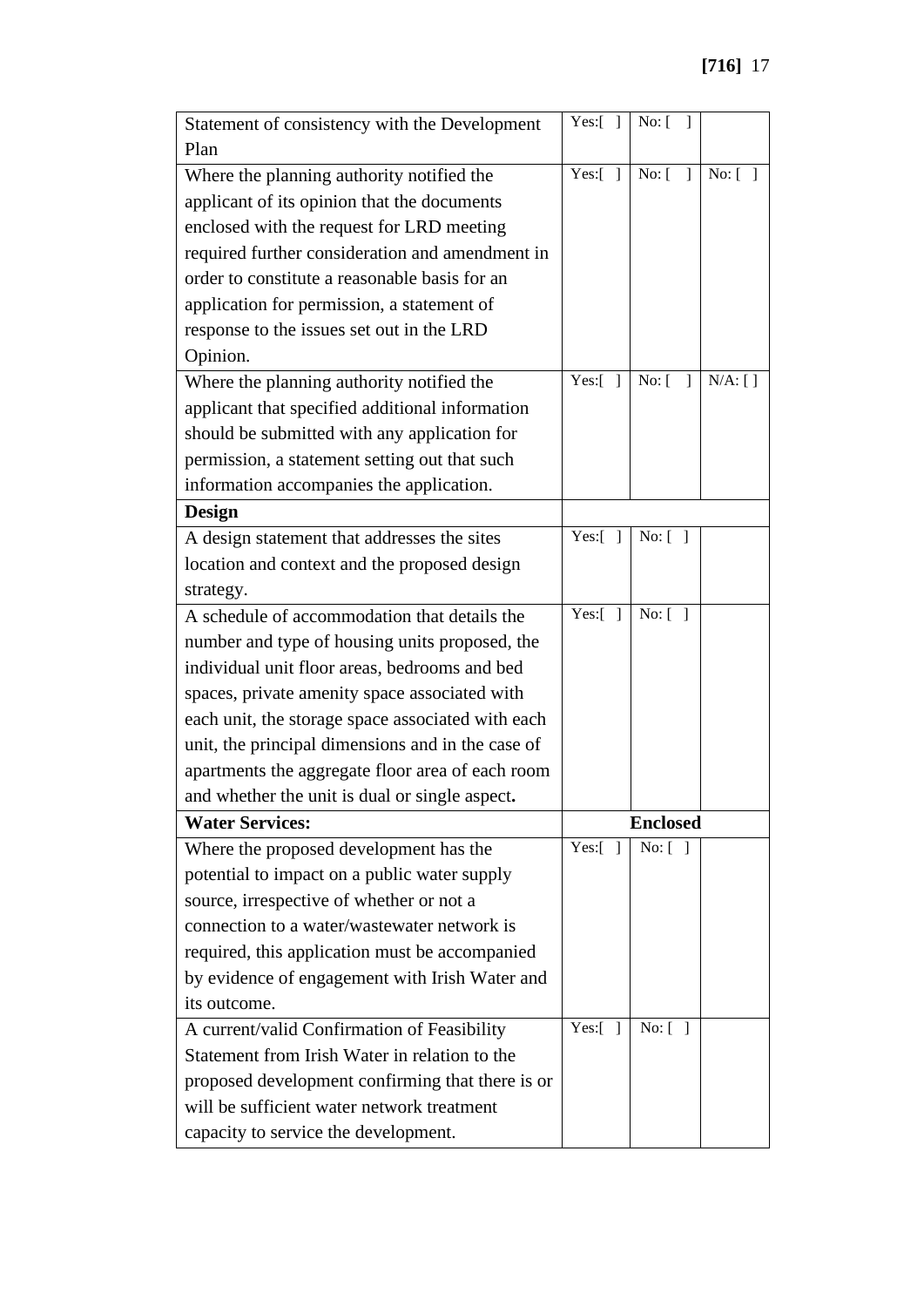| A Statement of Compliance with Irish Water's     | Yes: $\boxed{ }$           | No: [ ]         |            |
|--------------------------------------------------|----------------------------|-----------------|------------|
| Standard Details and Codes of Practice for water |                            |                 |            |
| and/or wastewater infrastructure proposals       |                            |                 |            |
| (designs, layouts, etc.).                        |                            |                 |            |
|                                                  |                            |                 |            |
| An indication of timelines and phasing for water | Yes: $\lceil \rceil$       | No: $\sqrt{ }$  |            |
| demand or wastewater collection requirements,    |                            |                 |            |
| or both, as appropriate.                         |                            |                 |            |
| Where the proposed development will impact on    | Yes:[<br>$\mathbf{1}$      | No: $\boxed{1}$ |            |
| assets of Irish Water, details of proposals for  |                            |                 |            |
| protection or diversion of such assets.          |                            |                 |            |
| <b>Traffic and Transport:</b>                    |                            | <b>Enclosed</b> |            |
| Is a Traffic / Transportation Impact Assessment  | Yes:[<br>$\mathbf{1}$      | No: [           |            |
| included with the application, having regard to  |                            |                 |            |
| the relevant Development Plan / Local Area Plan  |                            |                 |            |
| requirements and the Traffic and Transport       |                            |                 |            |
| assessment Guidelines (TII)?                     |                            |                 |            |
| Is a Travel Plan included with the application,  | Yes: $\lceil \rceil$       | No: [           | $N/A$ : [] |
| having regard to the relevant Development Plan / |                            |                 |            |
| Local Area Plan requirements?                    |                            |                 |            |
| <b>Taking in Charge:</b>                         | <b>Enclosed</b>            |                 |            |
| Is it intended that any part of the proposed     | $Yes:$ [<br>$\overline{1}$ | No: [           |            |
| development will be taken in charge by the       |                            |                 |            |
| planning authority? If the answer is "Yes",      |                            |                 |            |
| please attach site plan clearly showing area(s)  |                            |                 |            |
| intended for taking in charge.                   |                            |                 |            |
| <b>Maps, Plans and Drawings</b>                  | <b>Enclosed</b>            |                 |            |
| List in a schedule accompanying this application | Yes:[<br>-1                | No: [ ]         |            |
| all maps, plans and drawings enclosed with the   |                            |                 |            |
| application, stating title, scale and number.    |                            |                 |            |

# **Large-scale Residential Development Details:**

**Note:** If the answer to any of the below statements is "Yes", please submit a brief statement in support of your application.

| Please tick appropriate box:                                   | Yes | No |
|----------------------------------------------------------------|-----|----|
| (a) Are details of housing density, plot ratio, site coverage, |     |    |
| building heights, proposed layout and aspect enclosed with     |     |    |
| the application?                                               |     |    |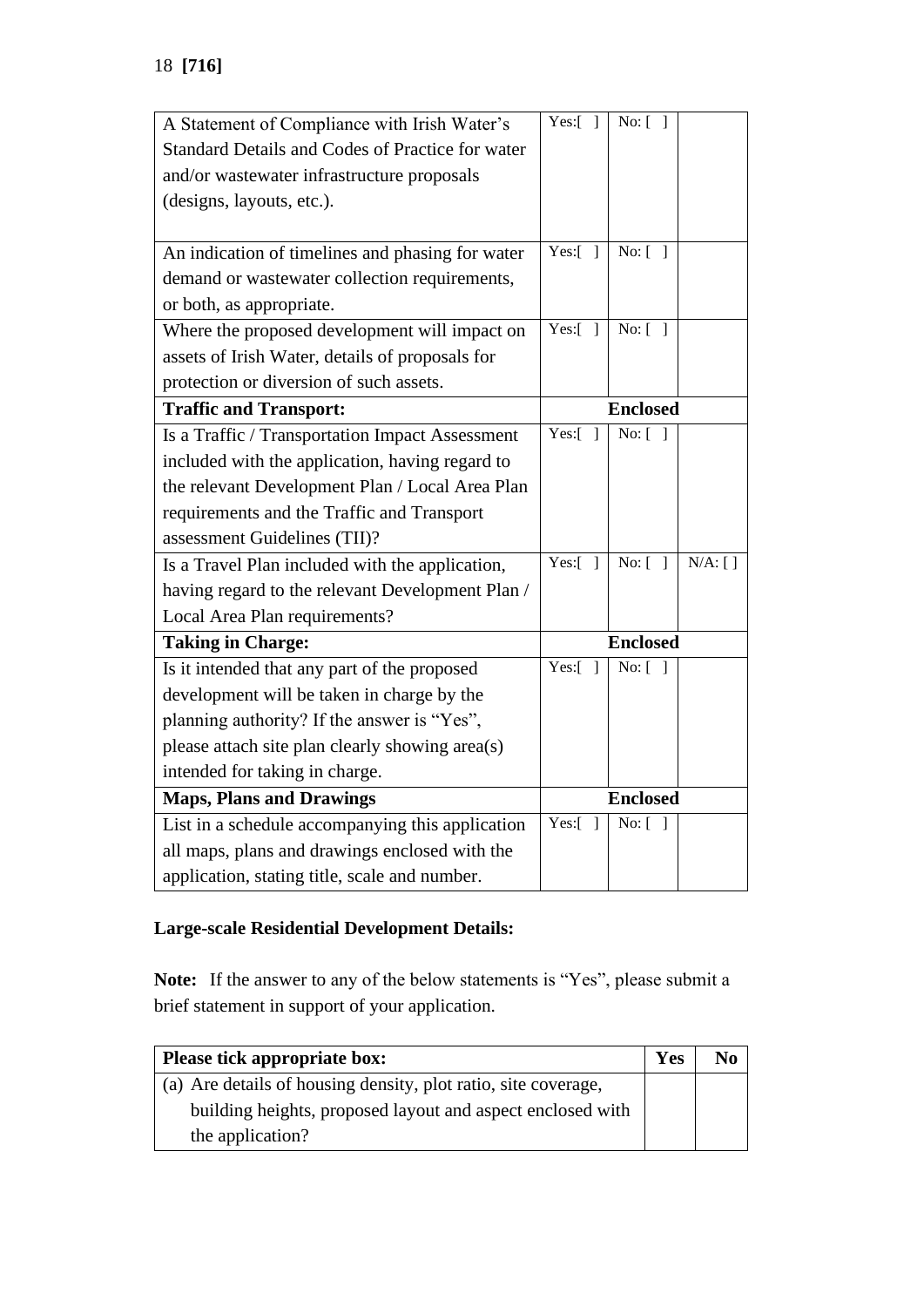| (b) Are details of public and private open space provision,     |  |
|-----------------------------------------------------------------|--|
| landscaping, play facilities, pedestrian permeability,          |  |
| vehicular access and parking provision, where relevant,         |  |
| enclosed with the application?                                  |  |
| (c) Are details of any proposals to address or, where relevant, |  |
| integrate the proposed development with surrounding land        |  |
| uses enclosed with the application?                             |  |
| (d) Are details of any proposals to provide for services        |  |
| infrastructure other than water, such as cabling (including     |  |
| broadband provision) and any phasing proposals enclosed         |  |
| with the application?                                           |  |
| (e) Does the proposed development involve the demolition of     |  |
| a Protected Structure(s), in whole or in part?                  |  |
| If "Yes", an explanation as to the need for the demolition      |  |
| of a Protected Structure(s) should be enclosed with this        |  |
| application.                                                    |  |
| (f) Do any statutory notices (e.g. Fire Safety, Enforcement,    |  |
| Dangerous Buildings, Derelict Sites, Building Control,          |  |
| etc.) apply to the site and/or any building thereon? If         |  |
| "Yes", enclose details with this application.                   |  |
| (g) Is information specified by the planning authority as       |  |
| necessary for inclusion in any application for permission       |  |
| for the proposed LRD, so included?                              |  |
|                                                                 |  |
| If "Yes", give details of the specified information             |  |
| accompanying this application.                                  |  |

# **Breakdown of Housing units:**

|                  | <b>Houses</b>       |                                     |
|------------------|---------------------|-------------------------------------|
| <b>Unit Type</b> | <b>No. of Units</b> | Gross floor space in m <sup>2</sup> |
| 1-bed            |                     |                                     |
| 2-bed            |                     |                                     |
| 3-bed            |                     |                                     |
| 4-bed            |                     |                                     |
| $4+$ bed         |                     |                                     |
| <b>Total</b>     |                     |                                     |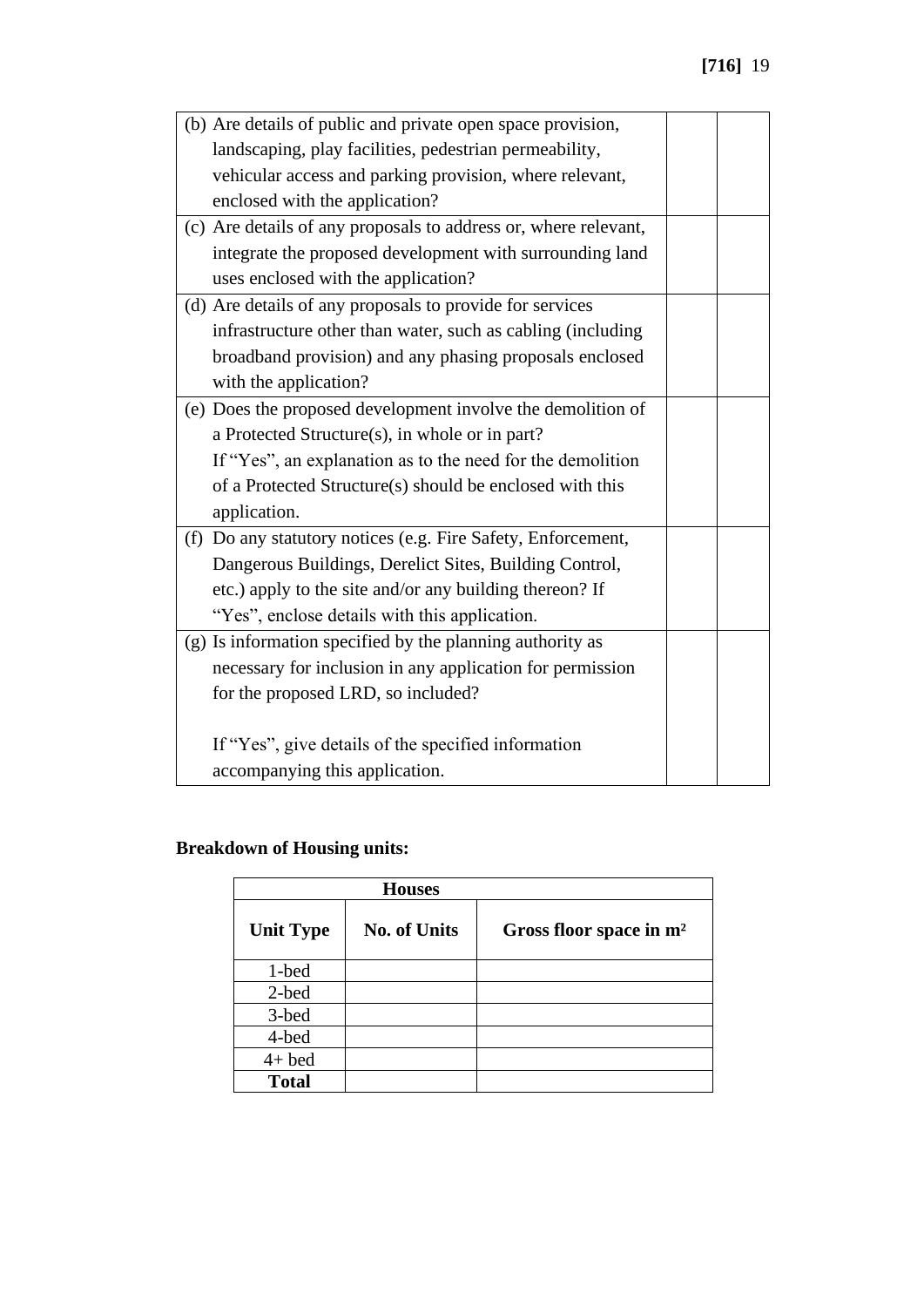|                  | <b>Apartments</b>   |                                     |
|------------------|---------------------|-------------------------------------|
| <b>Unit Type</b> | <b>No. of Units</b> | Gross floor space in m <sup>2</sup> |
| Studio           |                     |                                     |
| 1-bed            |                     |                                     |
| 2-bed            |                     |                                     |
| 3-bed            |                     |                                     |
| 4-bed            |                     |                                     |
| $4+$ bed         |                     |                                     |
| <b>Total</b>     |                     |                                     |

| <b>Student Accommodation</b> |              |                  |                      |  |
|------------------------------|--------------|------------------|----------------------|--|
| <b>Unit Types</b>            | No. of       | No. of           | Gross floor space in |  |
|                              | <b>Units</b> | <b>Bedspaces</b> | m <sup>2</sup>       |  |
| Studio                       |              |                  |                      |  |
| 1-bed                        |              |                  |                      |  |
| 2-bed                        |              |                  |                      |  |
| 3-bed                        |              |                  |                      |  |
| 4-bed                        |              |                  |                      |  |
| $4+$ bed                     |              |                  |                      |  |
| <b>Total</b>                 |              |                  |                      |  |

| State total number of residential units in proposed |  |
|-----------------------------------------------------|--|
| development                                         |  |

| <b>LRD Floor Space</b>                                           | <b>Gross Floor Space</b> |
|------------------------------------------------------------------|--------------------------|
|                                                                  | in $m2$                  |
| (a) State the cumulative gross floor space of residential        |                          |
| accommodation, in m <sup>2</sup> :                               |                          |
| (b) State the cumulative gross floor space of the                |                          |
| development proposed which is disregarded on foot of             |                          |
| the LRD floor space definition in section 2 of the Act           |                          |
| and provide the details of the different classes of              |                          |
| disregarded floor space below:                                   |                          |
| $(i)$ e.g Parking                                                |                          |
| (ii) e.g. Childcare                                              |                          |
| (iii)                                                            |                          |
| (c) State the cumulative gross floor space of the non-           |                          |
| residential development proposed in m <sup>2</sup> including any |                          |
| ancillary non-residential development (excluding)                |                          |
| disregarded floor space for the purposes of (b) above)           |                          |
| and provide the details of the different classes below:          |                          |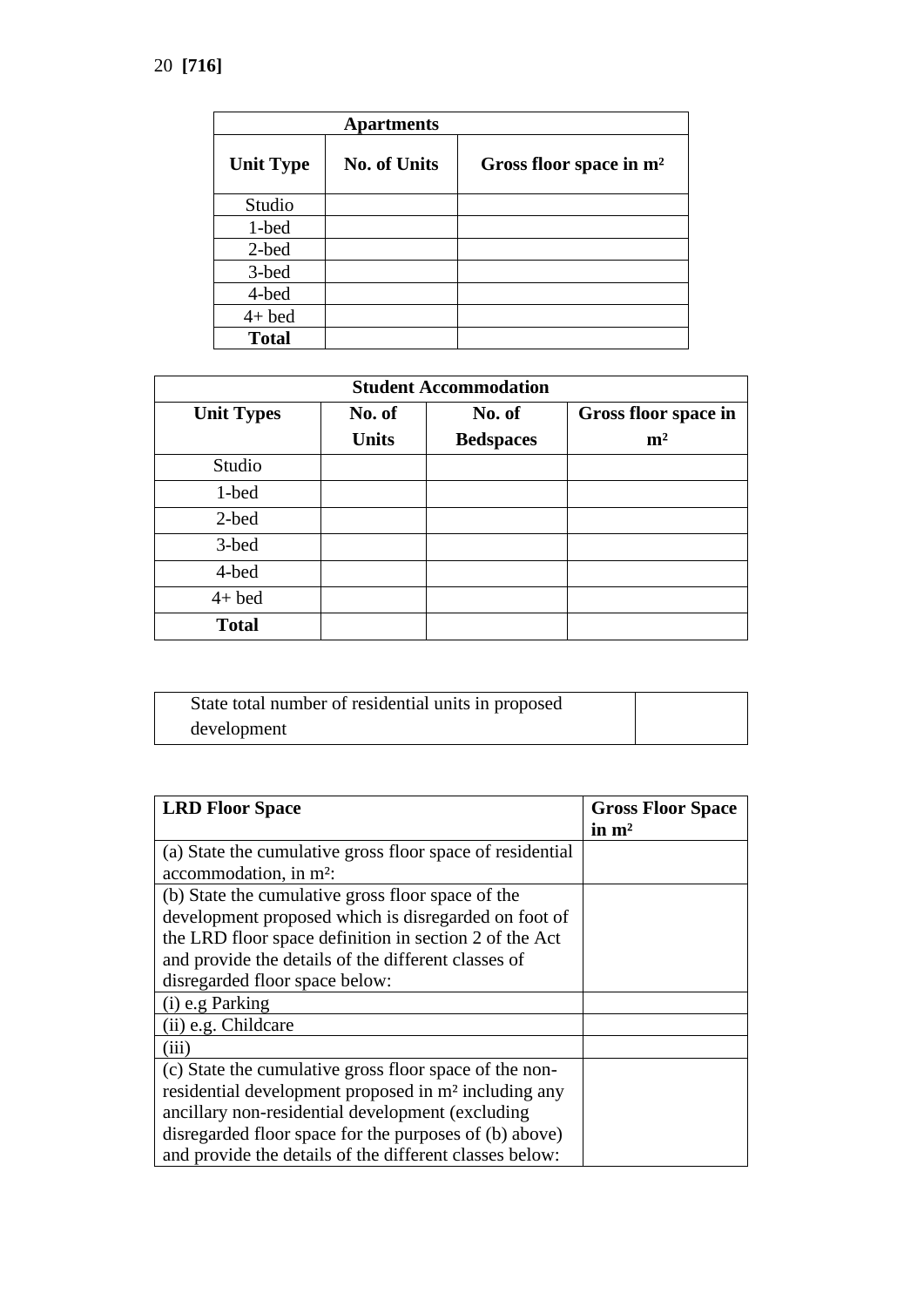| <b>Class of Development</b>                           | <b>Gross Floor Space</b> |
|-------------------------------------------------------|--------------------------|
|                                                       | in m                     |
| $\rm(i)$                                              |                          |
| (ii)                                                  |                          |
| (iii)                                                 |                          |
| (d) State the total LRD Floor space as per the        |                          |
| definition in section 2 of the Act $((a)$ plus $(c))$ |                          |
|                                                       | Percentage               |
| (e) Express (a) as a percentage of (d):               |                          |
| (f) Express (c) as a percentage of (d):               |                          |
| plus $(f)$<br>(e)                                     | 100%                     |

| <b>Planning Authority Official Use only:</b> |
|----------------------------------------------|
| <b>Planning Reference:</b>                   |
| <b>Planning Authority Stamp:</b>             |
|                                              |



GIVEN under my Official Seal, 16 December, 2021.

# DARRAGH O'BRIEN,

Minister for Housing, Local Government and Heritage.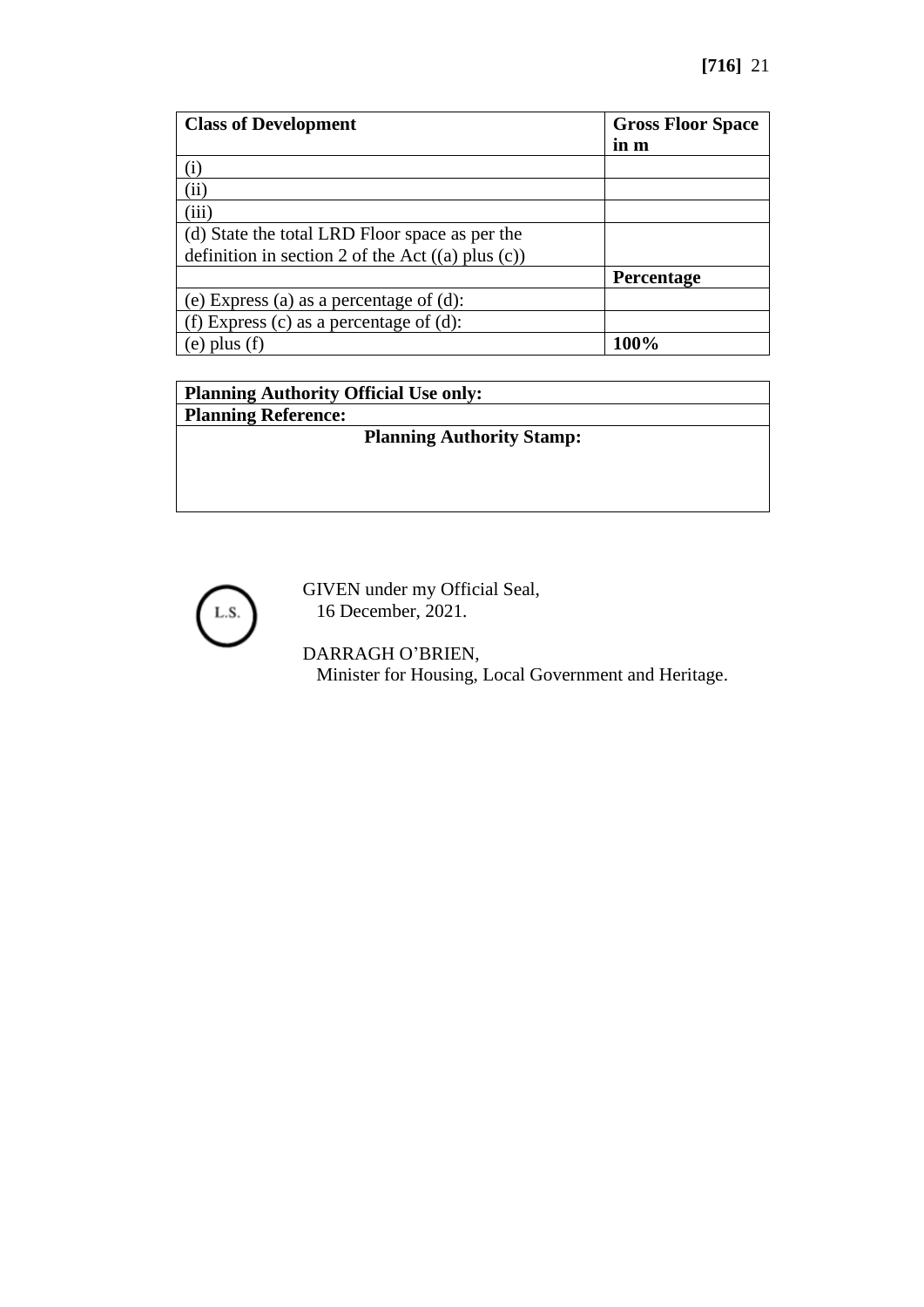# 22 **[716]**

# EXPLANATORY NOTE

# (*This note is not part of the Instrument and does not purport to be a legal interpretation*)

These Regulations, which come into operation on 17 December 2021, set out procedural and administrative matters relating to the planning arrangements for Large-Scale Residential Developments as provided for under the Planning and Development (Amendment) (Large-scale Residential Development) Act 2021. They also prescribe in a Schedule the form of—

• a request to a planning authority to enter into consultations in relation to a proposed Large-Scale Residential Development,

• supplementary information to accompany an application to a planning authority in respect of a Large-Scale Residential Development.